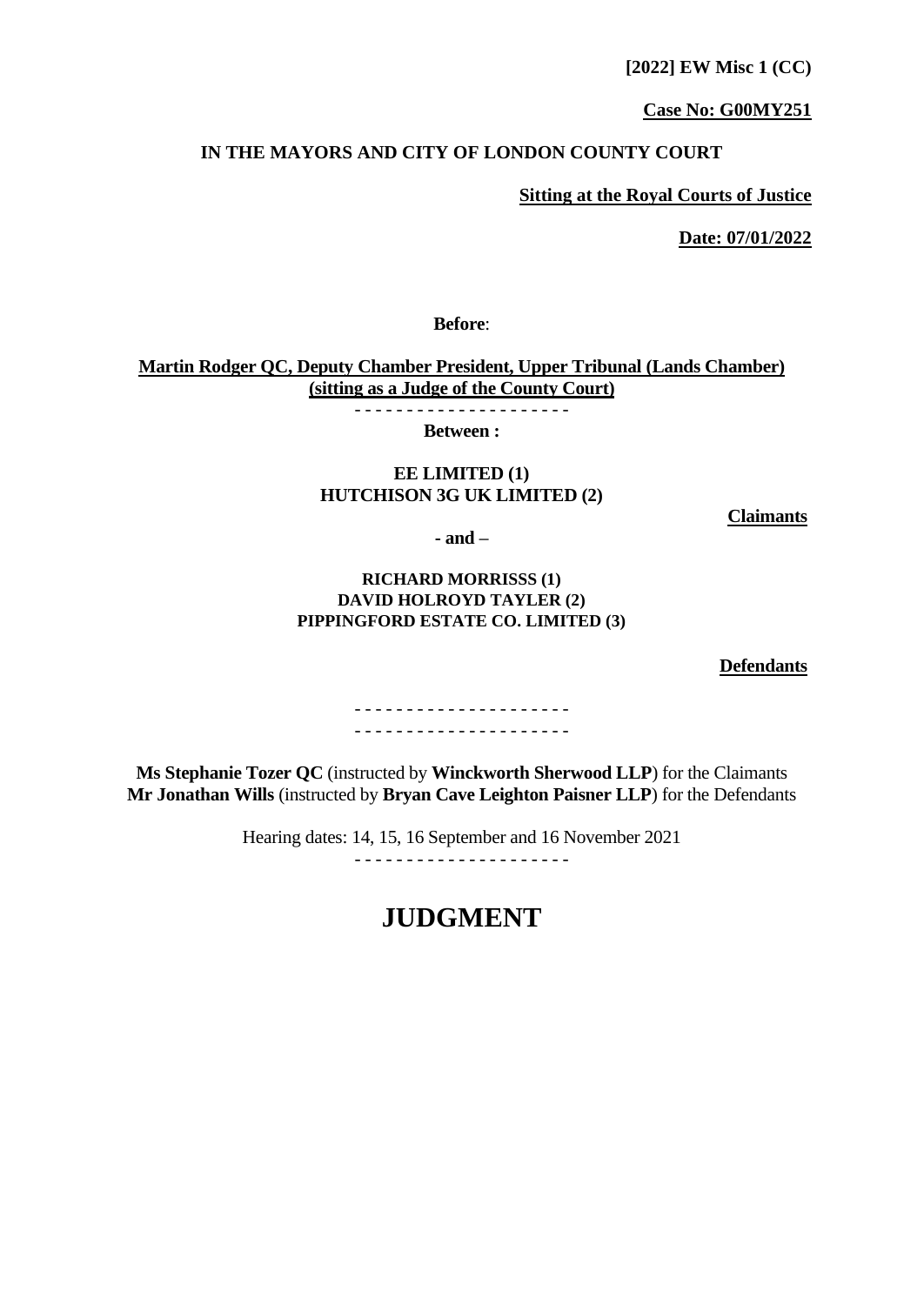# **Judge Rodger QC:**

- 1. This is the Court's judgment following the trial of an unopposed claim under the Landlord and Tenant Act 1954 for a new tenancy of a telecommunications site on a private estate in the Ashdown Forest. The Court is required to determine the terms of the new tenancy and the rent payable under it.
- 2. The claimants, EE Limited and Hutchison 3G UK Ltd, are the operators of separate telecommunications networks who cooperate with each other in the acquisition and occupation of mast sites. Since 28 September 2017, subject to transitional provisions, the occupation of land for the purpose of their networks has been governed by the new Electronic Communications Code made under the Communications Act 2003 (the Code).
- 3. The first and second defendants, Mr Morriss and Mr Tayler, are trustees of a family trust. In that capacity they hold the freehold of Pippingford Park Estate, in Nutley, East Sussex, which has been in the ownership of Mr Morriss' family for more than 100 years. Mr Morriss is also the manager of the Estate.
- 4. The third Defendant, the Pippingford Estate Co. Limited, is the entity through which the commercial activities of the Estate are conducted.
- 5. At trial the claimants were represented by Ms Stephanie Tozer QC and the defendants by Mr Jonathan Wills. Evidence was given by Mr Noel Lester, a regional property surveyor at MBNL, the claimants' agents, and Mr Steven Sladdin (as expert) for the claimants, and by Mr Morriss and Mr Ian Thornton-Kemsley (as expert) for the defendants. I thank them all for their assistance.
- 6. It is common for telecommunications sites to be occupied under tenancies governed by the 1954 Act. As the law is currently understood (pending its imminent consideration by the Supreme Court) tenancies of such sites must be renewed under the 1954 Act but any new tenancy granted on a renewal will be subject to the Code and will not be one to which the 1954 Act applies (for a fuller explanation see *Cornerstone Telecommunications Infrastructure Ltd v Ashloch Ltd* [2021] EWCA Civ 90). The claimants can thus achieve a transition to a new Code agreement, but only by first exercising their rights under the 1954 Act.
- 7. The rent payable on the grant of a new tenancy in these circumstances and the considerations which apply to its determination are matters of wider importance to telecommunications operators and site providers. It was for that reason that arrangements were made for this trial to be conducted by a Judge of the Upper Tribunal, Lands Chamber with experience of telecommunications disputes.

# **The Estate and the Site**

8. The Pippingford Park Estate is a small mixed rural estate situated about 10 miles south west of Tunbridge Wells. It generates income from conventional woodland management and agriculture as well as from a great variety of commercial and sporting activities; parts of the Estate are used for fishing, horse livery, hosting music festivals and sporting events; the former manor house and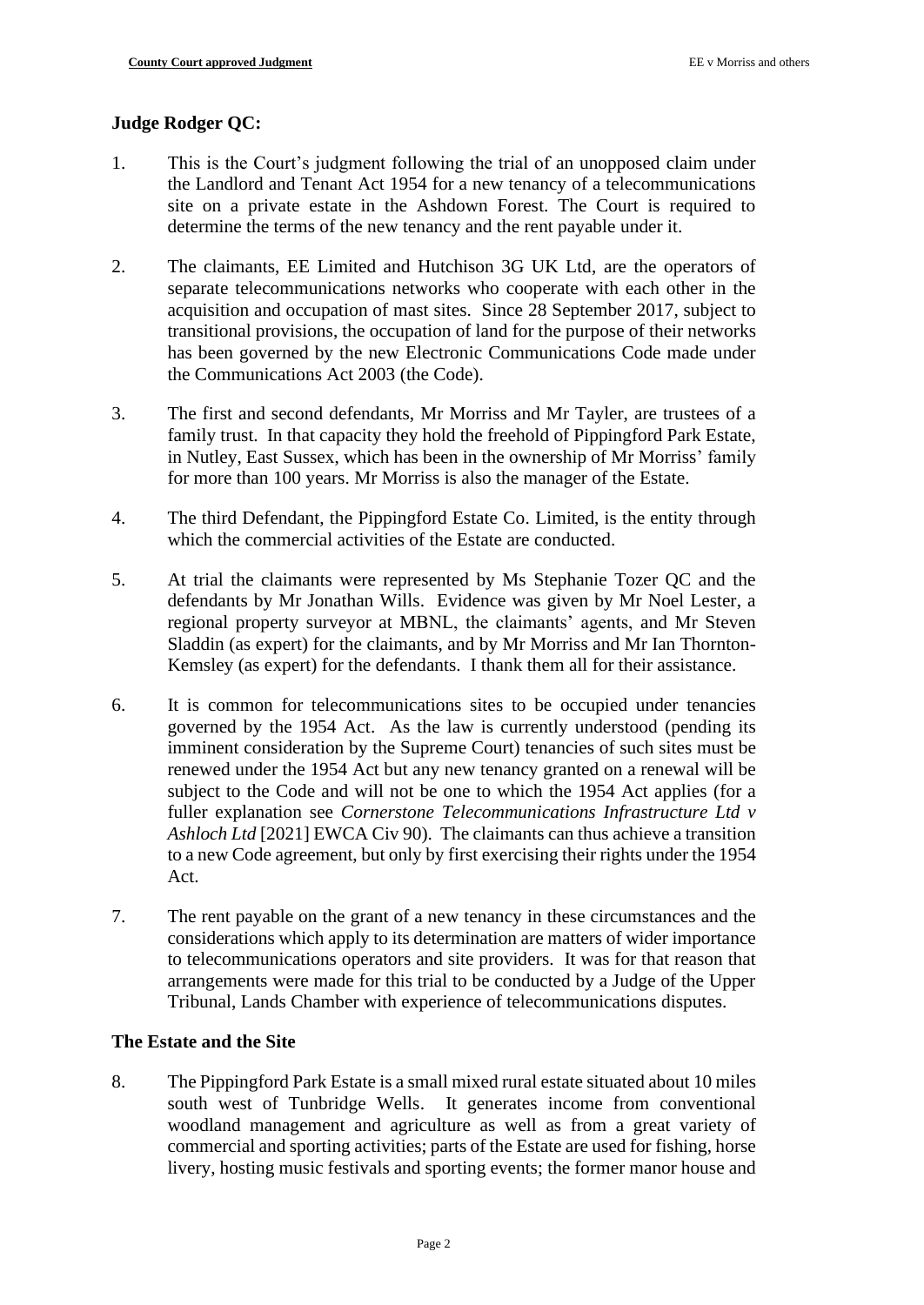converted farm buildings are let as commercial offices. Since the Second World War large areas of the Estate have been let to the Ministry of Defence and these are used frequently by Army reserve units and cadets for military training. A helicopter landing site is used by the RAF and other services for exercises, including some conducted at night.

- 9. One of the less conventional uses of the Estate is as a venue for "hostile environment training" for the staff of Government departments, private security companies, journalists and others wishing to experience a simulated hostile situation in preparation for postings abroad. For up to four days a week, different training providers run exercises creating mock border crossings, vehicle checkpoints and encampments. Pyrotechnic charges are used to simulate roadside bombs and blank-firing weapons are discharged to add authenticity to mock hostage situations. These are profitable activities which contribute significantly to the Estate's income.
- 10. The land which is the subject of these proceedings is situated in a wooded part of the Estate regularly used for hostile environment training. It comprises an area of approximately 130 square metres which has been let by the Estate Company as a telecommunications site since 1996 (the Site). Equipment cabinets and a 30m lattice mast stand on a concrete base within a small fenced compound on the Site. Access to the area is available directly from the A22 through a gate which is kept locked. Once through the gate, the Site is about 75m from the boundary of the Estate and is reached along a tarmacked road then by a short stretch of unmade track. Although the claimants' only rights of access to the Site are over this route, employees and contractors have sometimes been known to use the main entrance to the Estate, a little further along the A22, and have then regularly lost their way when trying to locate the Site.
- 11. The Site was first let under a tenancy granted in August 1996 to Orange Personal Communication Services Ltd, and planning permission for the telecommunications mast was granted the following year. The most recent tenancy was by a lease for a term of 10 years granted by the Estate Company to Orange in 2004. Orange subsequently merged with T-Mobile to become what is now the first claimant, EE, and in 2012 the lease was assigned by EE to itself and the second claimant, Hutchison 3G UK. Following the expiry of the contractual term on 1 August 2014 the claimants have been holding over under the tenancy continued by the 1954 Act.
- 12. The current tenancy contains no restriction on the tenant's entitlement to share the use of the mast. In addition to the claimants' apparatus, the mast also hosts apparatus belonging to two other operators, Telefonica and Airwave. In the year to April 2021 the claimants' gross income from these sharing arrangements was £21,790. The 2004 lease included a "pay-away" clause under which half of the income from sharers is paid to the Estate Company in addition to an annual rent of £7,757 a year. Both the pay-away and the annual rent remain payable while the claimants' tenancy is subject to statutory continuation under the 1954 Act but the "pay-away" cannot be included in the new agreement (because paragraph 17(5) of the Code renders void any agreement for the payment of money as a condition of an operator sharing electronic communications apparatus).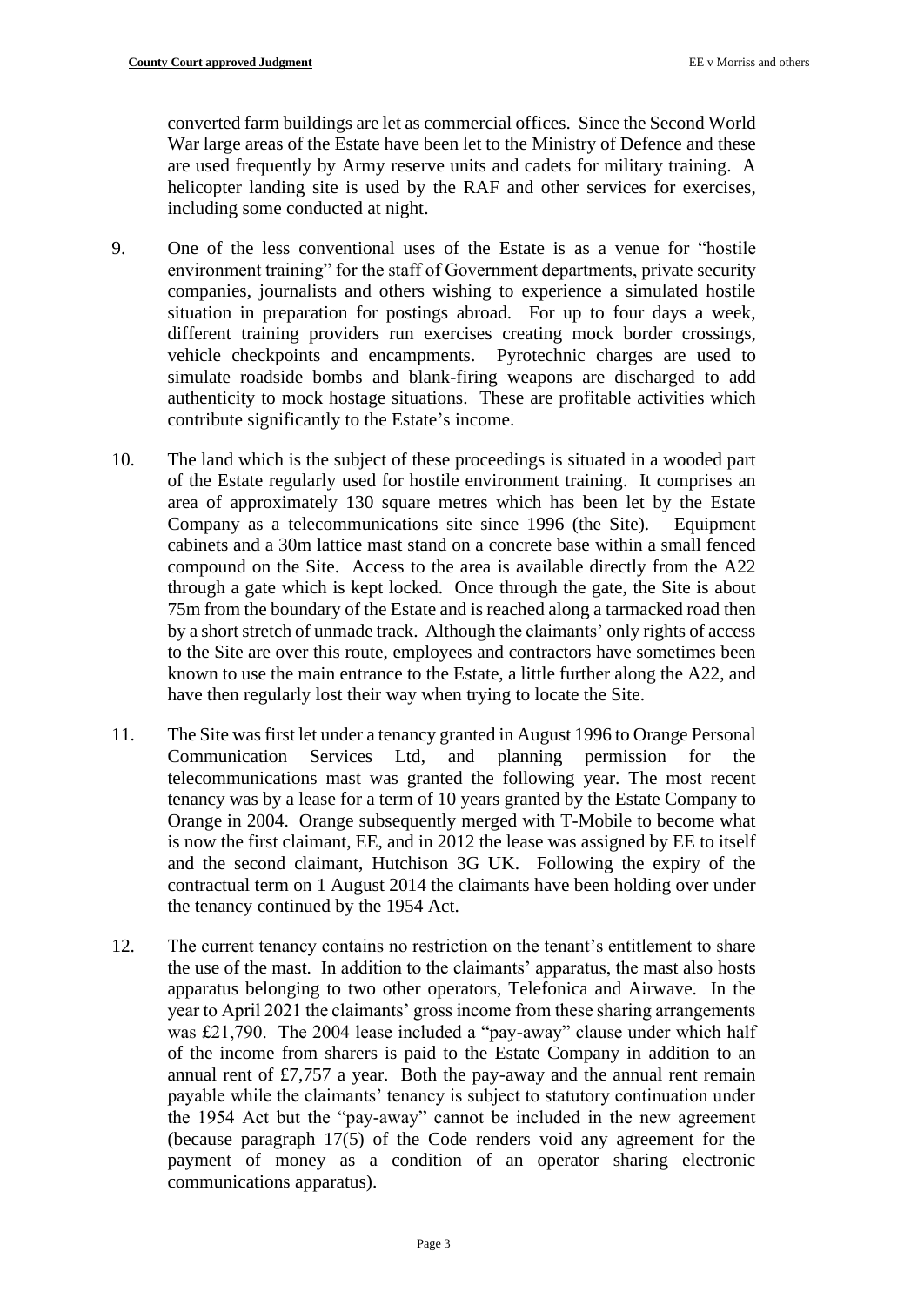## **The competent landlord**

- 13. There was originally some confusion over the identity of the competent landlord (the person by whom the new tenancy to which the claimants are entitled must be granted). Shortly before the commencement of the trial, the parties realised that the first and second defendants, on whom the claimants had served notice under section 26 of the Act seeking a new tenancy, were not the competent landlords and that the notice was therefore of no effect. The parties agreed that the competent landlord was the Estate Company which then applied to be joined as an additional defendant having first served a notice of its own under section 25 of the Act. Both parties were content to proceed on the basis that the Court's jurisdiction to determine the terms of the new tenancy derived from the service of the Estate Company's section 25 notice on 26 August 2021. At the start of the trial I indicated that I was happy to make an order joining the company as third defendant to the proceedings.
- 14. Despite the parties' deft arrangements to regularise the proceedings, the wheels once again threatened to come off at the start of the second day of the trial. Oral evidence given by Mr Morriss had suggested that the Ministry of Defence might hold an unregistered lease of the part of the Estate in which the Site and the access to it are located, which would mean that it, and not the Estate Company, would be the competent landlord. Ms Tozer QC applied for an adjournment of the trial so that the true position could be investigated. I refused that application and directed that the evidence should be completed, but I allowed a period of two months for the MOD's status to be clarified before the parties would make their closing submissions.
- 15. In the event, shortly before the resumed hearing the MOD executed a deed confirming that it has no interest in the Site and agreeing to be bound by the rights of access in the new lease to be granted to the claimants by the Estate Company. Despite some continuing uncertainty about the MOD's status in relation to other parts of the Estate, the parties are in agreement that the Estate Company alone, and not the MOD, is the competent landlord of the only areas which are relevant to the claim.

#### **The issues**

- 16. The parties agree that the only means by which the claimants can obtain a new tenancy is by exercising their rights under the 1954 Act. The new tenancy will be one to which the Code will apply but the 1954 Act will not.
- 17. The defendants do not oppose the grant of a new lease to be granted by the Estate Company for a term of 10 years commencing three months after the final determination of these proceedings. Many of the terms of that lease are agreed but a number remain in dispute. Before it is possible to determine the rent payable under the new tenancy it is first necessary to settle the disputed terms.
- 18. The dispute over the terms of the new tenancy falls within section 35 of the 1954 Act. In determining those terms, the Court is required to have regard to the terms of the current tenancy and to all relevant circumstances. The burden of persuading the Court to depart from the terms originally agreed falls on the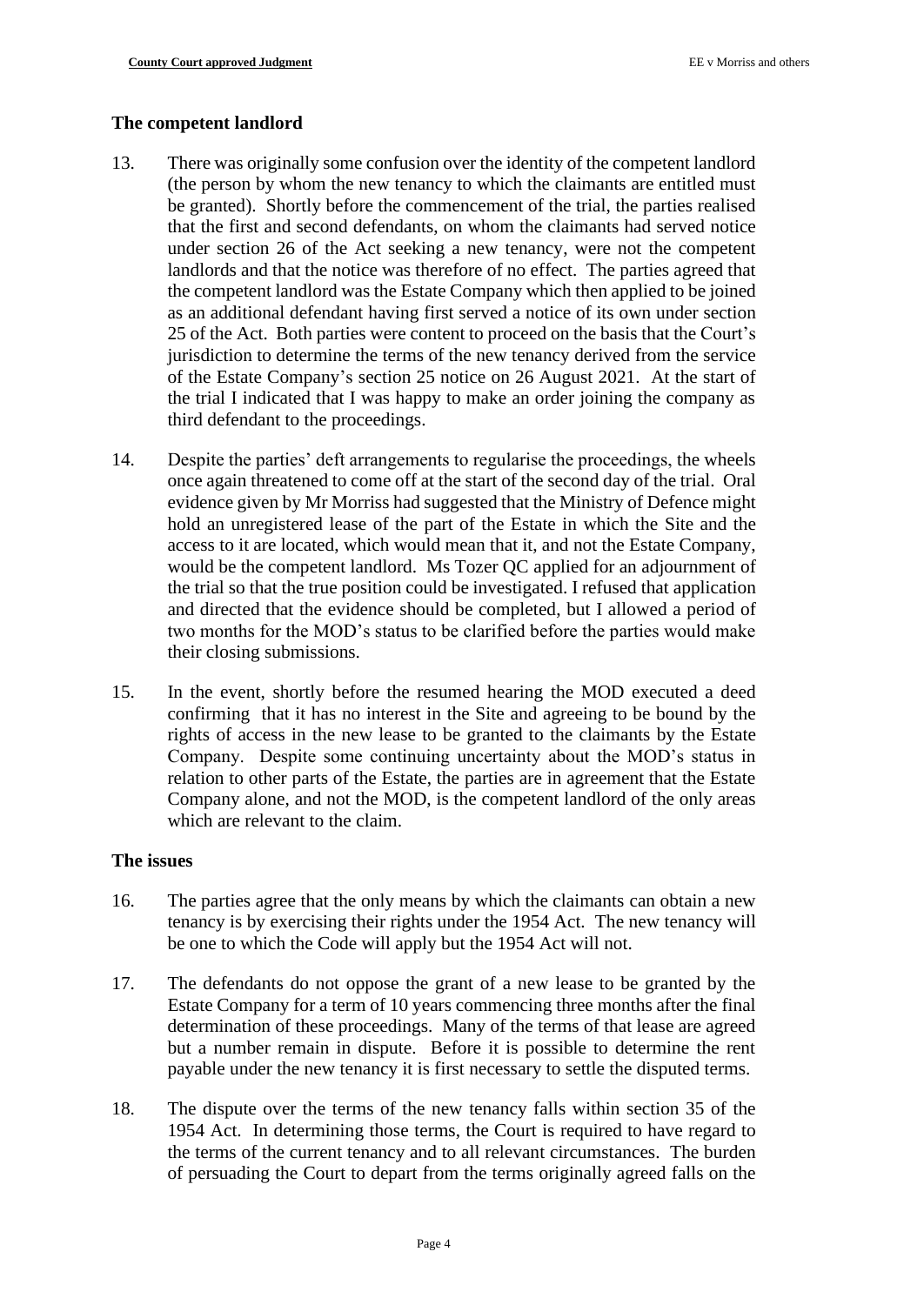party proposing the change (*O'May v City of London Real Property Company Ltd* [1983] AC 726).

- 19. The rent payable under the new tenancy is to be determined under section 34 of the 1954 Act. It will be such as may be determined by the Court to be the rent at which, having regard to the terms of the new tenancy, the Site might reasonably be expected to be let in the open market by a willing landlord disregarding the matters in section 34(1), including any effect on rent of the fact that the claimants or any predecessor in title have been in occupation of the Site, and any effect on rent of any improvement of the type described in section 34(2).
- 20. The statutory basis of assessment of rent under section 34 of the 1954 Act is very different from a determination under paragraph 24 of the Code, which contains highly favourable valuation assumptions for the benefit of operators, but the principles of valuation under the Code are indirectly relevant to a determination under the 1954 Act.
- 21. The influence which the procedures and valuation assumptions in the Code would be likely to have on parties negotiating in the open market (which is the hypothesis required by section 34(1), 1954 Act) were considered by the Court in *Vodafone Ltd v Hanover Capital Ltd* [2020] EW Misc 18 (CC) at [52] and [73]. The Court assumed that Code valuation principles, and in particular the "no-network" assumption in paragraph 24, would provide the framework for the hypothetical parties' negotiations in the open market, and that the same principles ought therefore to be kept firmly in mind when determining a rent under section 34. In this case Mr Wills has challenged the assumption underlying that approach and it will be necessary to consider once again whether it applies in this case.
- 22. Although there was originally some disagreement about the physical condition which the Site should be assumed to be in when it is (notionally) offered for letting in the open market, by the conclusion of the argument a consensus had been achieved. In order to give effect to the statutory assumption that the new letting is in the open market it is necessary to assume that the Claimants have vacated the Site. The mast, the fence enclosing the Site and the other apparatus on it are tenant's fixtures which the Claimants would be obliged by the terms of the current tenancy to remove when that tenancy comes to an end. The Site should therefore be assumed to have been cleared of the Claimants' apparatus by the date the new tenancy is granted.
- 23. The only remaining doubt has been about the concrete base on which the mast and other apparatus stand, and whether it should be assumed to have been removed by the claimants or to remain part of the Site when it is offered for letting in the open market. On that question I accept the evidence of Mr Lester that Orange is very unlikely to have erected its mast on a 50-year-old concrete base left over from a wartime installation but would have provided its own base on substantial new foundations. Those must be assumed to have been removed together with the base in compliance with the claimants' contractual obligations. There is no evidence that there was a concrete base on the Site before the original lease (although a number of such bases are found in this part of the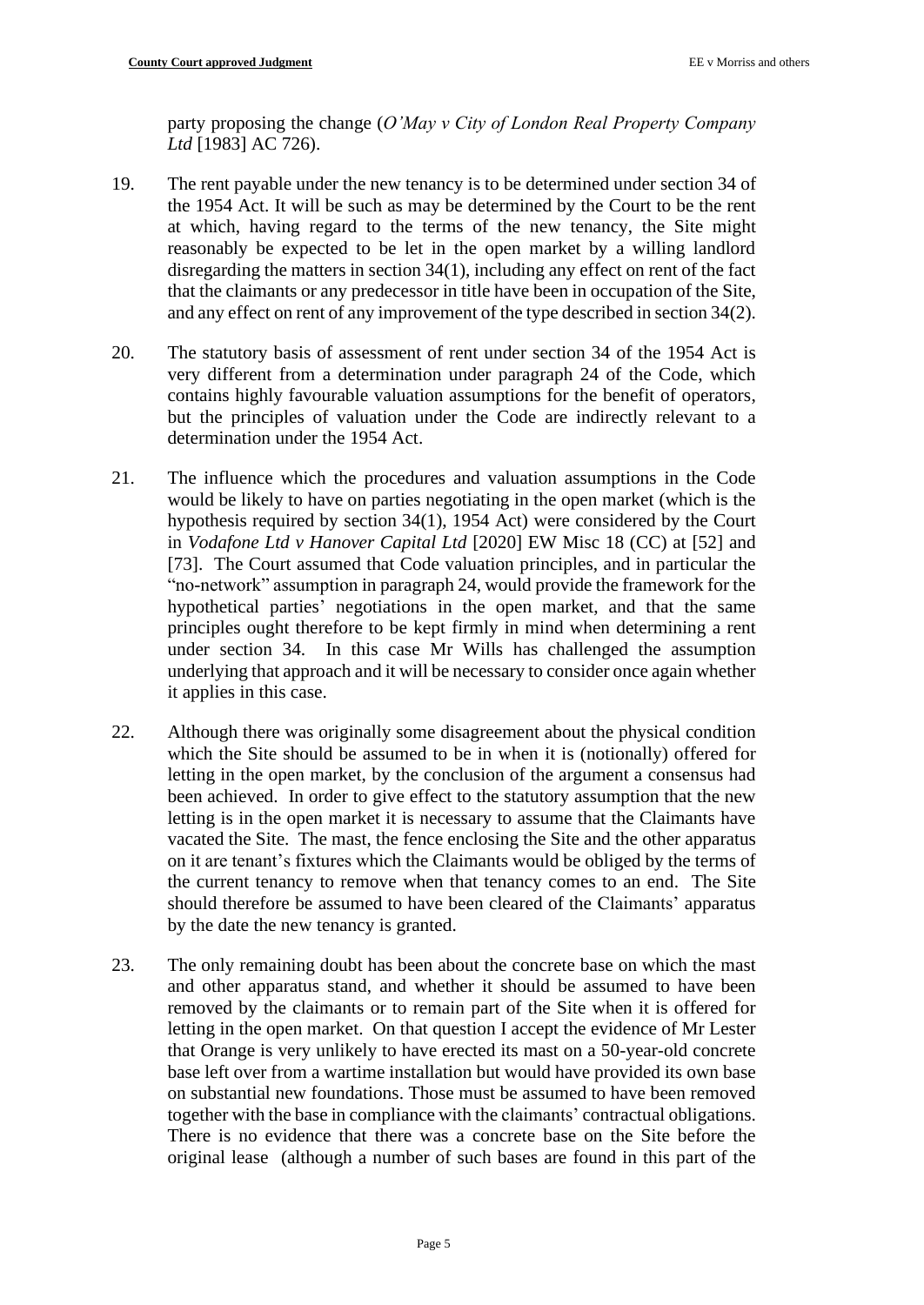Estate) and it should therefore be assumed that when it is offered to the market the surface of the Site is a bare woodland floor.

## **The disputed terms**

24. The terms which the parties have been unable to agree concern six separate topics. Some are small points, others of greater commercial significance. The most important concern the right to install additional equipment, contractual compensation, access, and the form of a break clause to be included in the new lease.

# *Equipment rights*

- 25. The claimants wish the terms of the new lease to provide maximum flexibility in concerning the installation and upgrading of equipment on the Site. The parties agree that the claimants should have rights to install and upgrade equipment which do not include the default limitations imposed by paragraph 17 of the Code (which permit upgrading only if it will impose "no more than a minimal adverse impact" on the appearance of the apparatus, and impose "no additional burden" on the site provider). To make these rights effective, the claimants also propose a non-exhaustive definition of the term "equipment" and resist the defendants' suggested introduction of a requirement that any new apparatus brought on to the Site after the date of grant must first be approved by them. To meet the defendants' concerns that the installation of a taller mast might interfere with the use of the Estate for helicopter training the claimants concede that any increase in mast height should be subject to the consent of the defendants which should not be unreasonably withheld or delayed.
- 26. Mr Wills explained that the defendants' objection to an entirely unrestricted definition of equipment, which in turn would give the tenants the right to install whatever apparatus they chose, was because of the consequences for access to the Site. If there was no limit on the equipment which could be installed there would be no restriction on the number of operators with whom the mast could be shared (since sharing itself cannot be restricted), and that would result in more traffic to the Site and more interference with the defendants' business.
- 27. The extent of upgrading rights under the current tenancy is unclear and the original definition of "equipment" bears the hallmarks of a messy compromise: the definition is apparently expansive ("any combination of antennae [etc] as required from time to time") but then adds, perhaps as an afterthought, "as set out in the attached drawings". Whether that formulation was intended to tie the apparatus to what was recorded on the original drawings or to permit whatever additions might be required from time to time is far from clear.
- 28. Uncertainty over the rights originally conferred means that the statutory direction to have regard to the terms of the current tenancy does not provide much assistance. I am nevertheless satisfied that the new tenancy should include unrestricted equipment rights (subject only to the qualified restriction on increasing the height of the mast). There is no need for an acknowledgement that equipment may be installed in stages, or for a requirement that new equipment should be positioned within the Site in a location agreed between the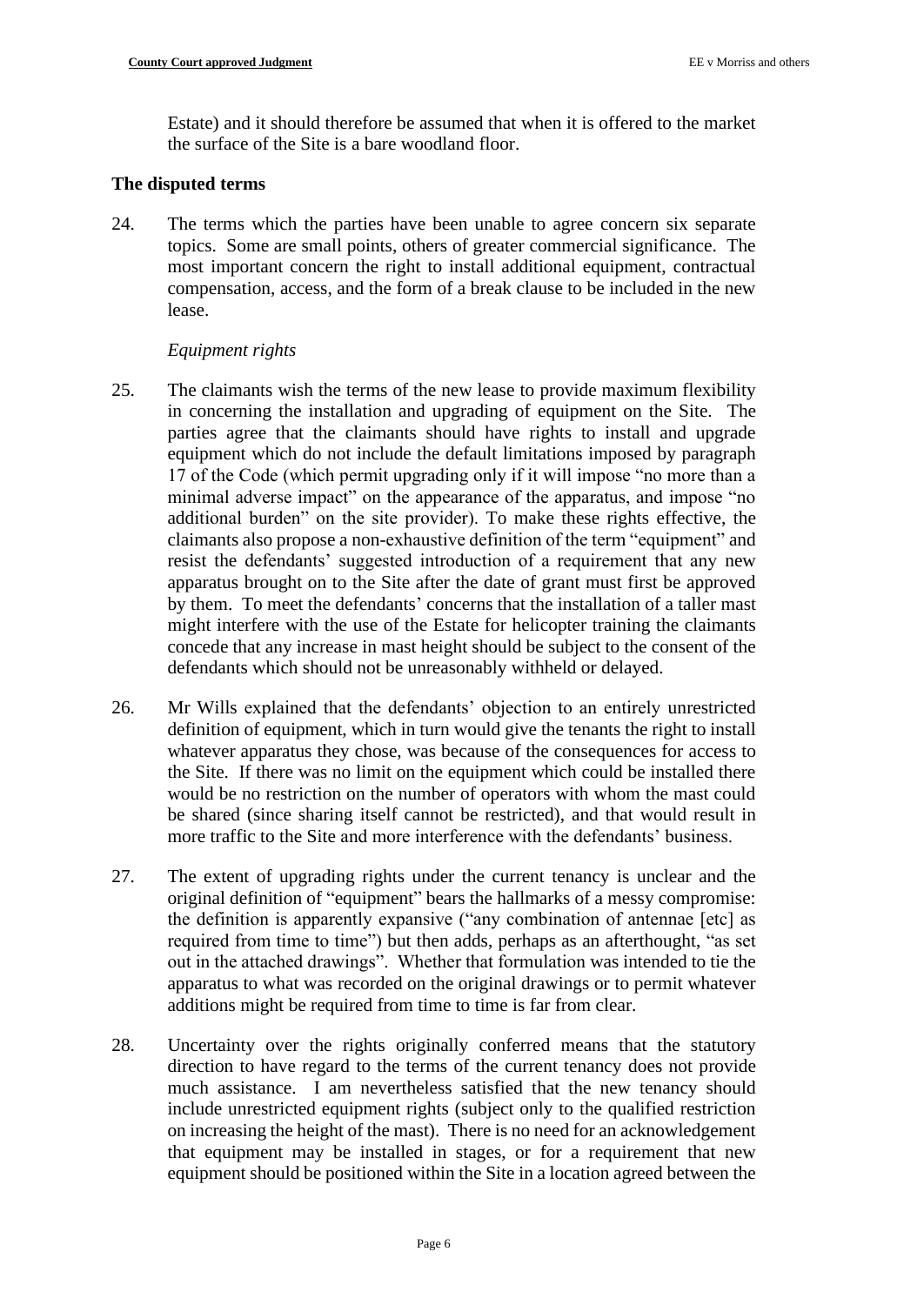parties. Concerns about access should be dealt with by means of the access protocol and the claimants' need periodically to upgrade its (and any sharers') apparatus should not be allowed to create opportunities for dispute or ransom. The defendants' legitimate concern about interference with helicopter flights can be catered for by an express limitation, and there is no need for any further restriction.

## *Contractual compensation*

- 29. The defendants propose the introduction of a new provision giving them the right to apply to the Upper Tribunal for compensation during the term of the new tenancy in the event of any diminution in the value of the Estate or any increase in value which cannot be realised, in each case because of the presence of the tenant's apparatus. The draft clause also provides for compensation to be payable under section 10, Compulsory Purchase Act 1965 (which provides for compensation for injurious affection to neighbouring land) as if that section applied in relation to injury caused by the exercise of Code rights. The defendants also propose a separate clause providing compensation whenever access is taken to the site without proper notice and generally for nuisance or disruption caused by the use of the Site.
- 30. The genesis of these clauses is found in paragraph 25 of the Code which gives the Tribunal wide powers to order the payment of compensation for any loss or damage that has been sustained or will be sustained by the site provider or other relevant person as a result of the exercise of the rights conferred by an order made under paragraph 20 of the Code. Such compensation may be provided for when the order under paragraph 20 is made or at any time afterwards, on the application of the relevant person. Critically, it is clear from paragraph 25(1) that this statutory right to claim compensation for loss and damage is available only where an agreement is imposed on the parties by a Court or Tribunal in proceedings under paragraph 20. It follows that it will not be available to the defendants in respect of any loss or damage they sustain as a result of the exercise of the Code rights which the claimants will become entitled to in these proceedings under the 1954 Act. In that respect the defendants will not be in a unique position because statutory compensation under paragraph 25 is also not available where parties enter into a voluntary agreement to confer Code rights. Almost all new Code agreements are consensual, and are not imposed by the Tribunal, so site providers entitled to statutory compensation are a tiny minority.
- 31. In the absence of a specific contractual scheme of compensation, the statutory right under paragraph 25 is the only right to compensation available to a site provider. Paragraph 86 of the Code provides specifically that, except as provided by the Code, an operator exercising rights conferred by the Code has no liability for loss and damage caused. Paragraph 25 is as yet untested and its interaction with the provisions of the Code governing consideration are unclear. It is a paradox that a site provider may be entitled both to the annual value of the package of rights conferred on the operator (assessed on the statutory assumptions), and to compensation for loss and damage resulting from the lawful exercise of those rights. One would ordinarily expect all of the consequences of the transaction (including the risk of unanticipated consequences) to be taken into account by the parties when agreeing a rent.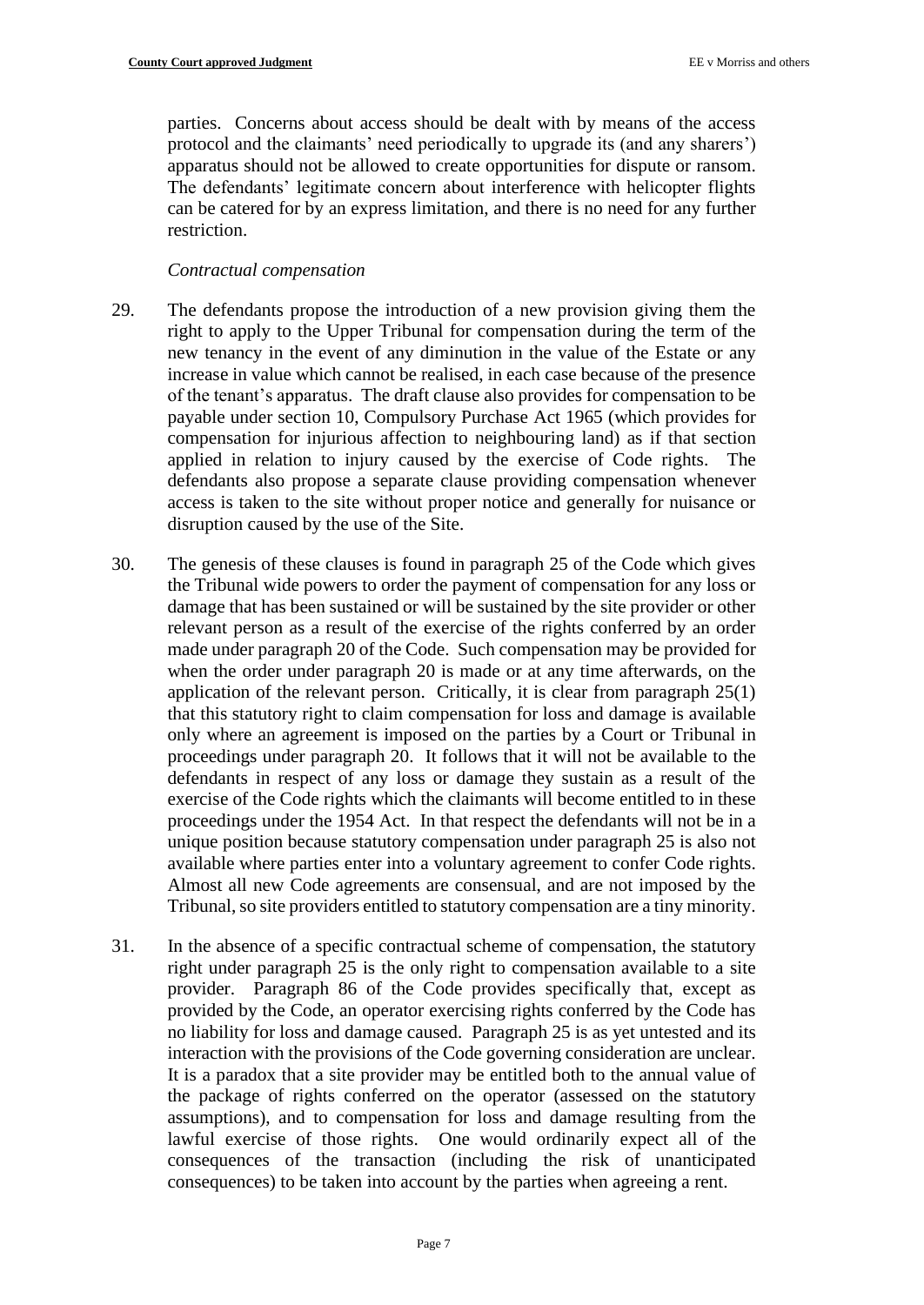- 32. Mr Wills pointed out, as tactfully as he could, that in *Hanover Capital* the Court had incorrectly assumed, at [55], that statutory compensation may be available to a landlord where Code rights are granted as a result of proceedings under the 1954 Act. I agree that that possibility is not available because the Tribunal may only order compensation under paragraph 25 where it has imposed an agreement under paragraph 20.
- 33. Mr Wills submitted that it was a matter of essential fairness that the landlord should have the right to make an application for compensation and, since it was not available under the statute, provision ought to be made for it by contract. I do not agree.
- 34. There is nothing in the current tenancy which would entitle the defendants to claim compensation during the term for loss attributable to the exercise of the rights conferred on the tenant. Nor has Parliament seen fit to provide a right to compensation for site providers who voluntarily enter into new Code agreements. At least in valuation theory the consideration agreed in the market for consensual Code agreements will include the monetary value of the risks associated with the grant of the rights. Where a new tenancy is entered into following proceedings under the 1954 Act the rent will be determined having regard to market evidence and will therefore take account of the market's assessment of the value of assuming those risks. There is no evidence before me that consensual Code agreements negotiated in the market include contractual compensation provisions. Had there been such evidence I am sure it would have been drawn to my attention. The exceptional cases in which compensation is available occur where an agreement is imposed by the Upper Tribunal. Market practice is not necessarily determinative when it comes to the fashioning of terms under section 35, but nor is it irrelevant, especially where the introduction of an unusual term would create an additional valuation issue (rent is determined under the 1954 Act on the hypothesis of a consensual arrangement, mirroring the norm rather than the exception). Rather than attempting to replicate paragraph 25 in contractual form, with all its uncertainties and opportunities for disagreement between the parties, the better course seems to me to be to ensure so far as possible that the rent payable under the new tenancy is rooted in the market evidence. That will place the defendants on the same footing as almost all other site providers and will be consistent with the current tenancy. I see nothing unfair in that and any suggested unfairness is the consequence of decisions made by Parliament when it enacted the Code. If, in future, there is evidence that contractual compensation schemes are being incorporated into agreements in the market, it may be necessary to revisit this issue.

*Access*

35. The current tenancy gives the tenant the right to obtain access to the Site at all times over the shortest route from the A22, and the right to access other parts of the Estate on reasonable notice where necessary for the exercise of the rights conferred. The tenant agreed to comply with such reasonable safety and security procedures as might be required by the Estate Company or the Ministry of Defence.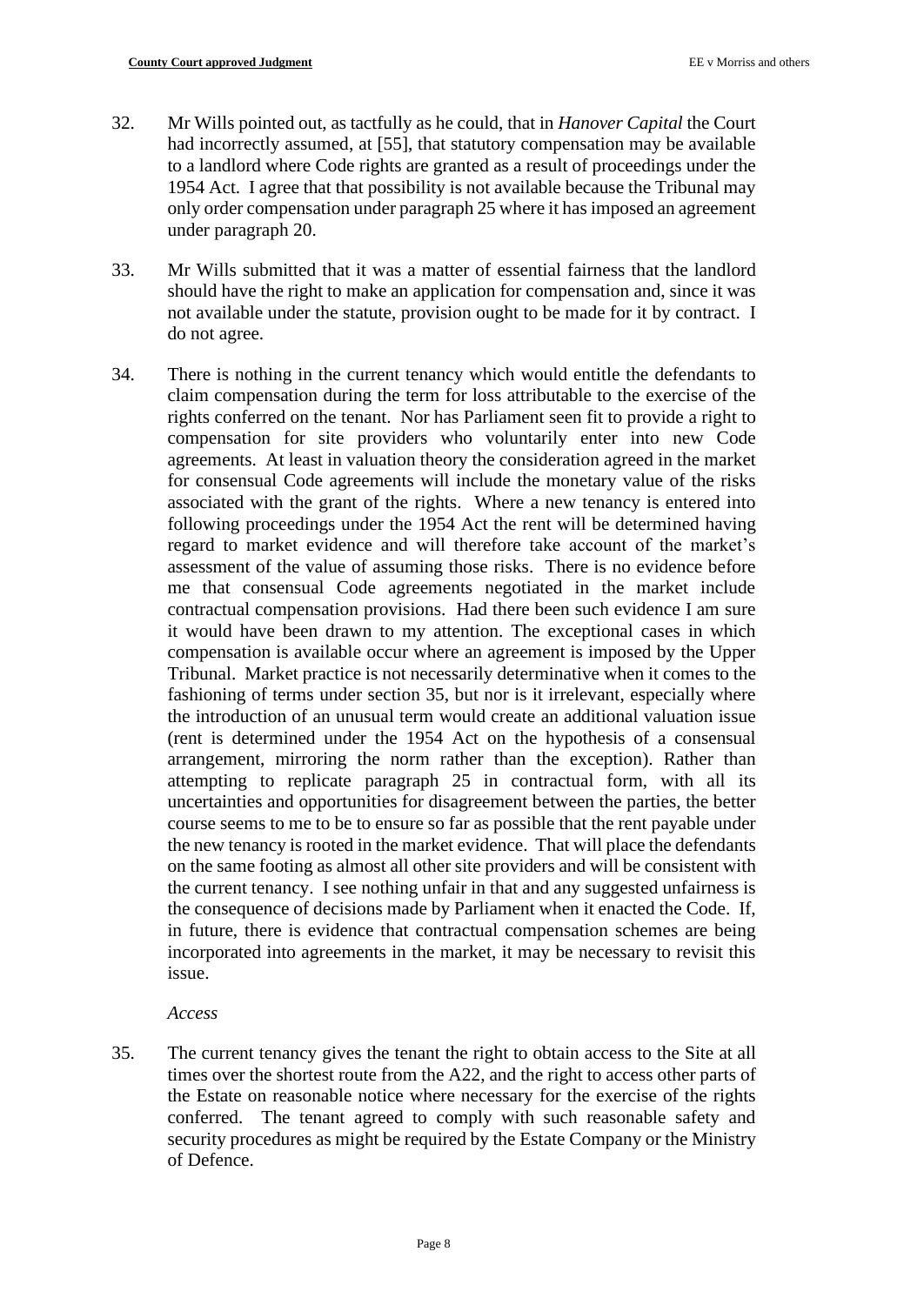- 36. In practice, because of the other activities which go on around the Estate and in the vicinity of the Site, the Estate Company has required the claimants to give notice of their visits. It has not been suggested that that requirement is been unreasonable or inconsistent with the current tenancy. Unrestricted access to the Site is incompatible with the use of the Estate for activities occasionally involving explosives, while the realistic delivery of immersive security training is incompatible with contractors stumbling upon a mock hijacking. For many years Mr Morriss managed access requests informally and without much difficulty, but his evidence, which I accept, is that recently problems have been experienced more frequently. He told me that in the last year one in every three visits to the Site by contractors was unannounced, and he gave examples of numerous occasions when visitors had interrupted training exercises or been found wandering parts of the Estate where they had no right to be, having entered by the main entrance rather than by the designated route. These incidents have caused difficulties for Mr Morriss in managing relations with other users of the Estate and have been an administrative burden.
- 37. The parties have therefore agreed that the new lease should include a formalised access policy and that the claimants' rights of access should be subject to compliance with that policy. They disagree over the contents of the access policy. Many of their disagreements are over trivial points of drafting of no practical significance, but some are more substantial.
- 38. The controversial features of the access policy, and my conclusions, balancing the business needs of both parties, are these. Five days' notice of nonemergency access should be given, rather than seven; no good reason has been given why the longer period proposed by the defendants is necessary. If, for any of the reasons specified in the policy, it is not convenient for access to be provided on the date requested the site provider is to propose an alternative date which must be within 7 days of the date of refusal (rather than 14 days). If, once access has been arranged, it is necessary for the site provider to cancel the visit to enable a subsequent booking to be accepted, an alternative date must be provided within 7 days. The parties have agreed that requests for access will be made by the tenant and the document should record that the site provider is not required to respond to requests received from contractors or other third parties. No payment is to be required for access requests. Details should be provided of the company for whom access is required, together with a named contact person, but the tenant should not be required to name each individual who will be accessing the Site.

# *Indemnity*

39. The current tenancy includes an uncapped indemnity against third party claims. The claimants proposed an alternative formulation based on the term imposed by the Upper Tribunal in *CTIL v University of the Arts London* [2020] UKUT 248 (LC) which includes a cap on the amount of the indemnity which the claimants say should be £10 million. Despite the new clause being twice as long as the original I was told of no other practical difference between it and the clause originally agreed. Ms Tozer QC submitted that a cap was appropriate and that £10 million was a reasonable level at which to fix it, not least because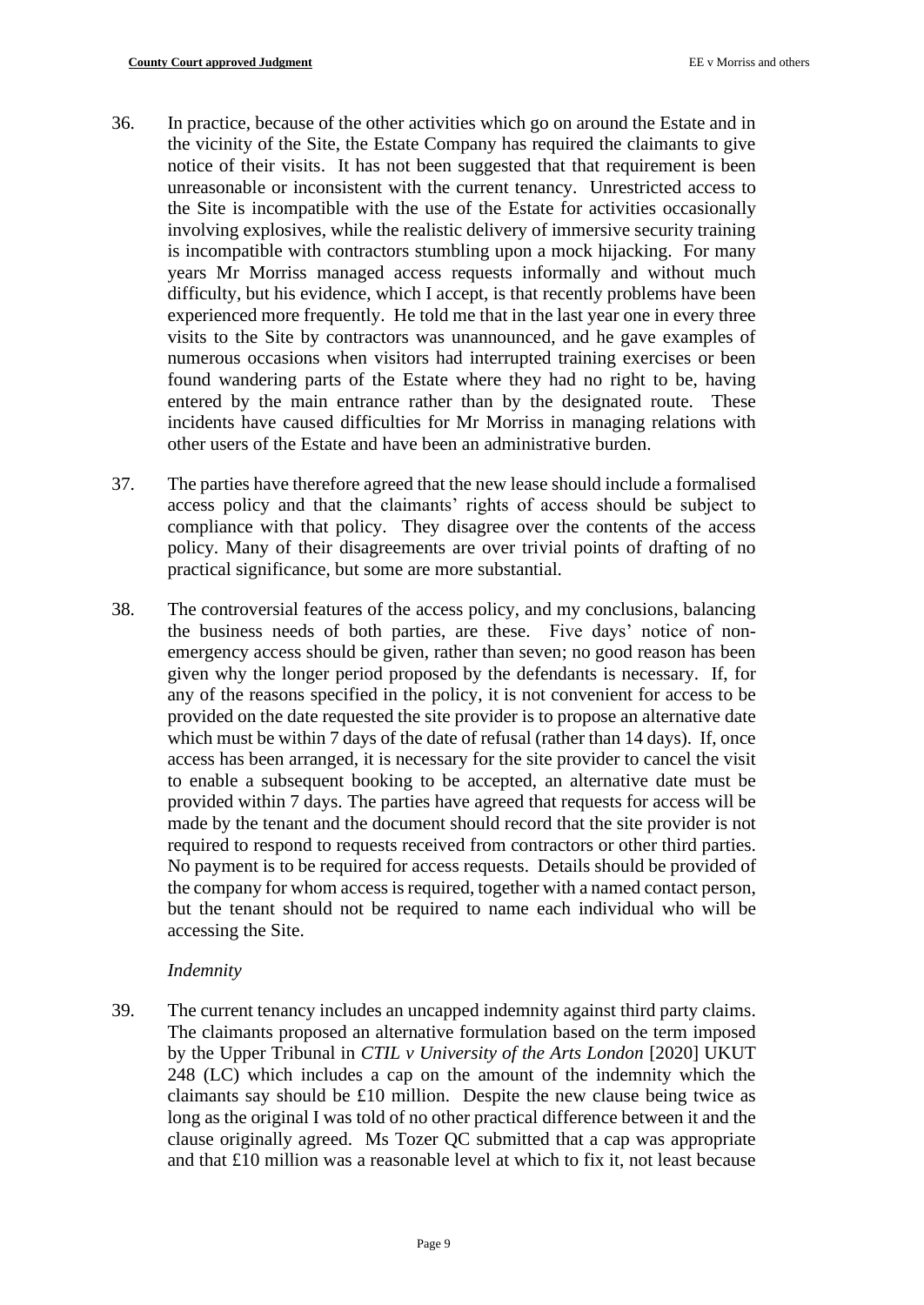Mr Morriss had confirmed that the Estate's own public liability insurance provided cover up to that level.

40. The level of insurance cover which Mr Morriss has arranged for his own business does not seem to me to be relevant to the amount of the indemnity which should be included in the new lease. Nor do I see why a clause substantially agreed between different parties in the *University of the Arts* case should trump the form originally agreed between these parties. In that case the Upper Tribunal resolved disputes over the terms of an agreement for Code rights exercisable over the roof of a shopping centre in Central London. Such an agreement would carry with it statutory rights of compensation which will not be applicable in this case. In my judgment no sufficient justification has been provided for amending the indemnity in the current tenancy and it will remain in its original form as requested by the defendants.

#### *Non-interference*

- 41. The current tenancy includes a covenant by the landlord that it will not knowingly interfere with the tenant's telecommunications equipment or knowingly allow any other person to interfere or tamper with it. The claimants want this obligation to be supplemented by a prohibition on obstructing the Site or doing anything which may cause interference with the operation of their equipment. The defendants object both to the inclusion of the original noninterference covenant (without supplying any explanation) and the additions to it proposed by the claimants.
- 42. I can see no reason to omit the original form of the covenant but nor do I consider that it should be supplemented in the manner proposed by the claimants. There is a difference between a prohibition on interference with the claimants' equipment, and a prohibition on interfering with the operation of that equipment, which involves the receipt and transmission of signals across the whole of the Estate. The law already implies an obligation on a landlord not to use its retained land in such a way as to make the demised premises materially less fit for the purpose for which they were demised. The claimants' clause goes further than that and would prohibit any use of the Estate which interfered to any extent with the operation of their equipment. Given the variety of activities which are carried out on the Estate that seems to me to be an inappropriate extension of the terms originally agreed. Similarly, given that the demise is located in an area used for military training and conflict simulation which may occasionally prevent the claimants from having access to the Site at all, a prohibition on allowing other persons to obstruct the Site would not be consistent with the parties' expectations.
- 43. The non-interference clause will therefore be in the same terms as clause 6.2.1 of the current tenancy.

#### *Break clause*

44. The current tenancy includes a break clause which allowed the tenant to terminate the tenancy on three months written notice given at any time if the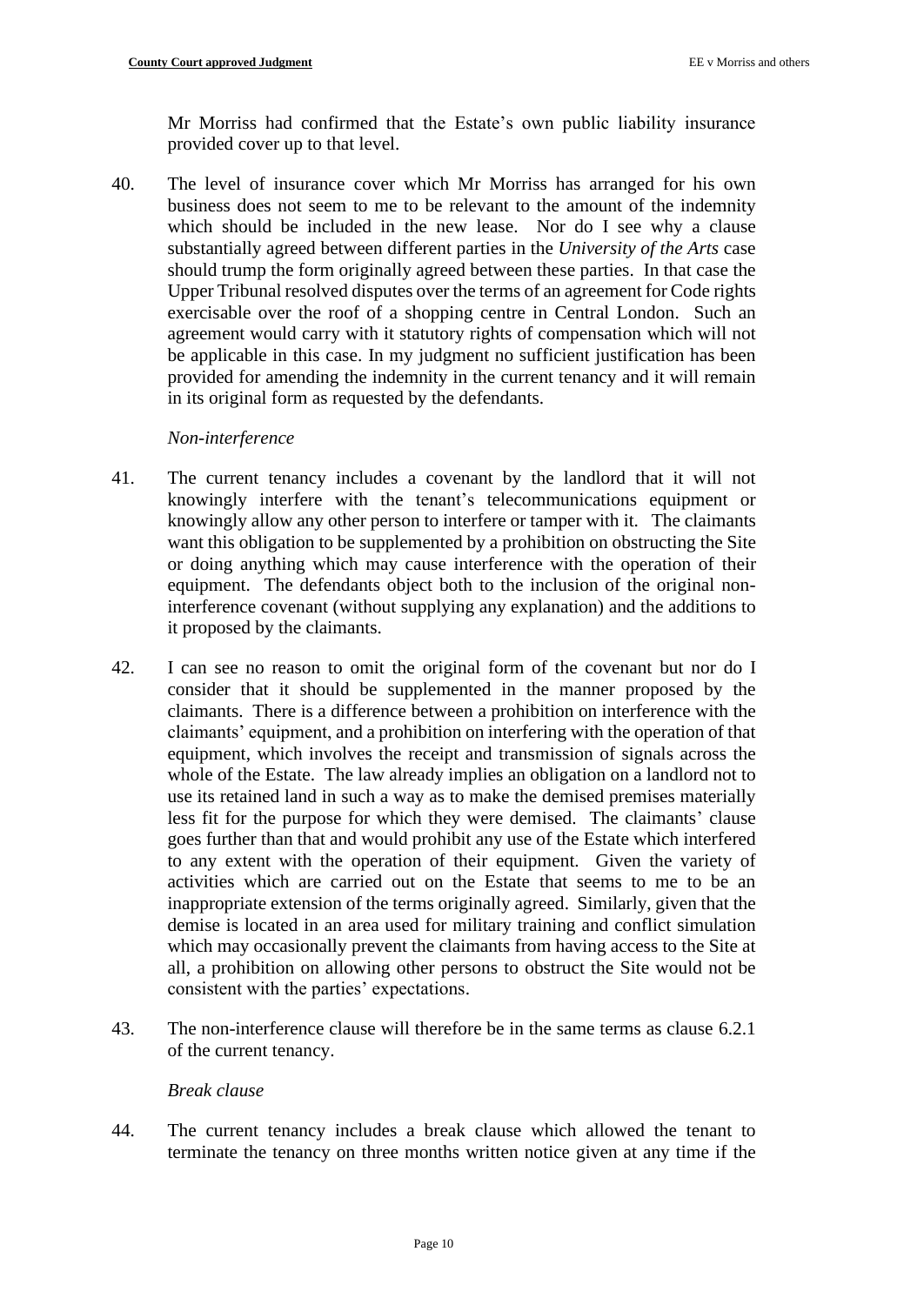Site has ceased to be suitable for the operation of its telecommunications equipment.

- 45. It is agreed that the term of the new tenancy should be one of 10 years and that there should be a break clause entitling the tenant to bring that term to an end after five years.
- 46. The claimants wish additionally to have the right to terminate the tenancy at any time after the fifth anniversary of the term on giving not less than three months' notice, without the obligation to give vacant possession of the Site. The defendants are content for the tenancy to include a break clause exercisable at any time after the fifth anniversary if the Site becomes unsuitable for telecommunications apparatus. But they object to any "rolling" break clause and wish additionally for the claimants' right to terminate the tenancy (whenever it may be exercised) to be conditional on giving vacant possession of the Site at the expiry of the notice period.
- 47. Mr Lester explained the claimants' thinking. It was unclear whether the Site would continue to meet the claimants' future operational needs as technology changes; in particular, the introduction of 5G might require the installation of stronger or taller masts which may not be possible in this location, protected as it is by restrictive environmental and planning designations. Hence the claimants' desire for a rolling break clause. As for the claimants' opposition to a vacant possession condition, they wished to be able to terminate the new tenancy obtained under the 1954 Act but to retain the opportunity to claim a new agreement under the Code. That was principally to guard against the possibility that the rent which I am about to determine under section 34 might be significantly higher than a rent which the claimants think they could negotiate or obtain from the Upper Tribunal under paragraph 24 of the Code. It was also to provide an alternative route to securing the full benefits of the Code (particularly in relation to upgrading) if those were not available under terms fashioned by the Court.
- 48. Mr Wills submitted that it would not be fair or reasonable to permit the claimants to terminate a tenancy which they had requested and which they agree should be of 10 years duration, simply to enable them to take advantage of the more favourable valuation regime provided by the Code. The claimants wanted, in effect, to have a minimum term of five years with the opportunity to continue it for up to a further five years if it suits them. No such provision was included in the current lease or its predecessor and there was no good reason to allow it. Nor was it reasonable for the defendants to be left in the uncertain position of not knowing during the last five years of the term whether their income from the Site was secure or could be cut off at three months' notice.
- 49. A similar issue arose in *Hanover Capital*. The operator's reasons for seeking maximum flexibility (in that case the right to terminate on six months' notice at any time) were effectively the same as those explained by Mr Lester (see [36]- [37]). The Court ordered a break on six months' notice exercisable after five years and on each subsequent anniversary of the term. The evidence before the Court on that occasion suggested that unconditional rolling break clauses were often included in new code agreements (though usually only after a fixed initial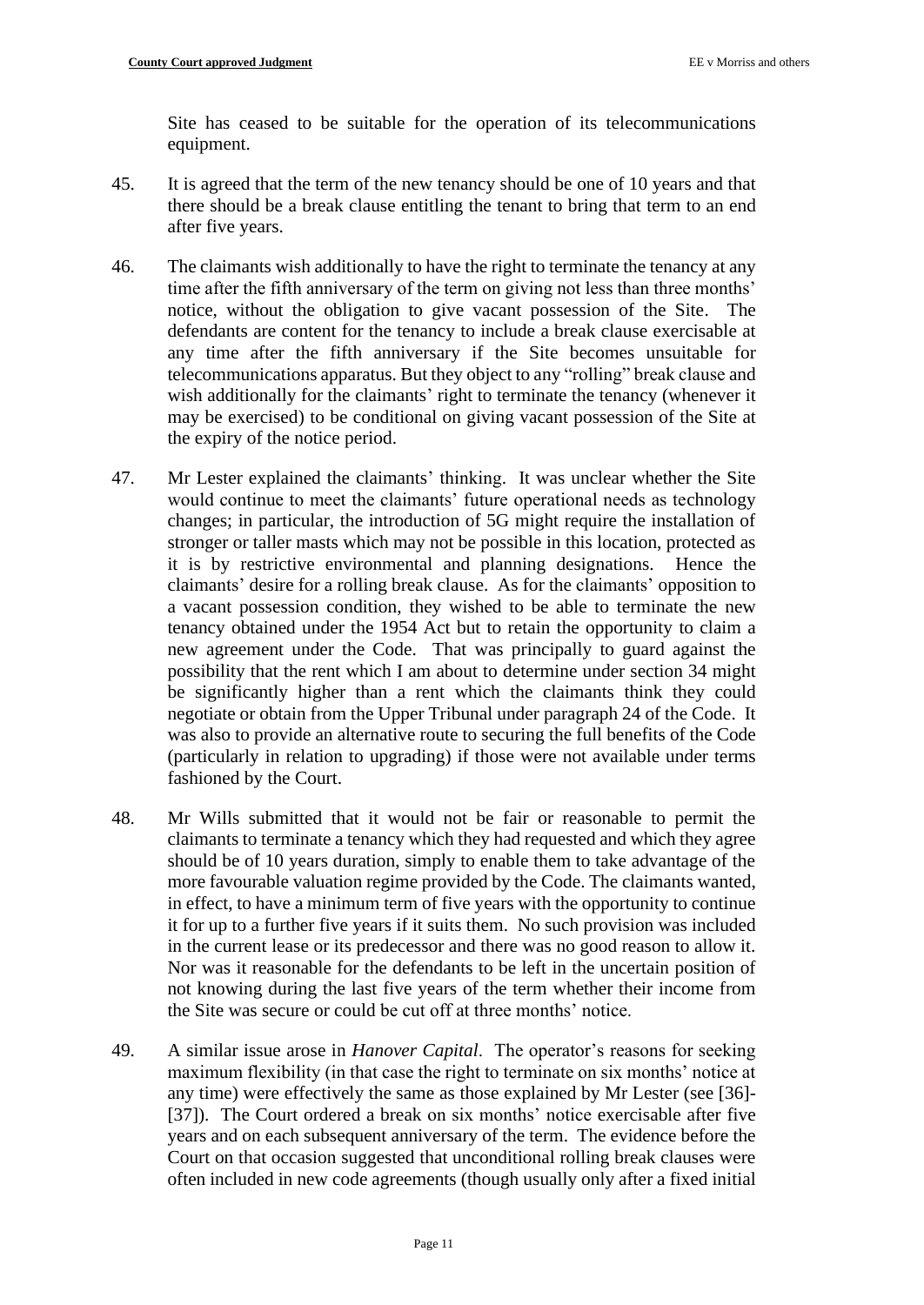period). Ms Tozer QC drew attention to three recent transactions in the market in all of which unconditional rolling breaks had been agreed.

- 50. The solution which found favour in *Hanover Capital* seems to me to be the appropriate and reasonable approach to adopt in this case, giving weight to the claimants' desire for operational flexibility and to the defendants' interest in certainty and the avoidance of unnecessary and disproportionate expense in legal proceedings. As in *Hanover Capital* I give little weight to the claimants' supposed commercial interest in terminating the lease in order to secure a more favourable rent; I agree with Mr Wills that it is an unattractive stance, but more importantly I think it unlikely in practice that the claimants would exercise such a right for the suggested reason. Whatever rent I determine the sums involved are not large and any notional benefit of securing the opportunity to negotiate a reduction would probably be extinguished by the administrative inconvenience and professional fees involved. I am more influenced by the possibility that technological changes may render the site unsuitable or that upgrades may not be capable of being accommodated within the terms of the new lease without giving rise to a significant dispute or a ransom situation.
- 51. Since an important part of the justification for a rolling break clause is to enable the terms governing the claimants' occupation to keep pace with the development of telecommunications apparatus, it would not be appropriate to introduce a requirement that they must give vacant possession if they exercise the right of early termination. The defendants' wish to impose such a condition is intended to discourage the use of the break as a means of securing a more favourable rent, and I have already explained why in practice I think it is improbable that the claimants would seek to adopt that tactic.
- 52. The lease will therefore include an unconditional break clause exercisable on three months' notice expiring on the fifth and subsequent anniversaries of the term.

# *Rent Review*

- 53. The parties agree that the new tenancy should include rent reviews at three yearly intervals, as in the current lease. The basis of the review is not agreed. Under the current lease the rent is reviewed by reference to the increase in the retail prices index. The claimants seek a review at three yearly intervals pegged to increases in the consumer prices index, which is likely to produce lower increases than RPI. The defendants originally proposed a hybrid form of review which would have seen the rent increased to the greater of the commencement rent adjusted by RPI or the open market value of the site assessed on a nonetwork basis. That complicated alternative was subsequently dropped by them, leaving only the RPI/CPI issue to be resolved.
- 54. It was agreed that section 35(1), 1954 Act (and therefore the specific requirement to have regard to the terms of the current tenancy) does not apply to any change to terms relating to rent review, and that any such change must be considered instead under section 34(3) which allows the Court, if it thinks fit, to include a provision for varying the rent it determines.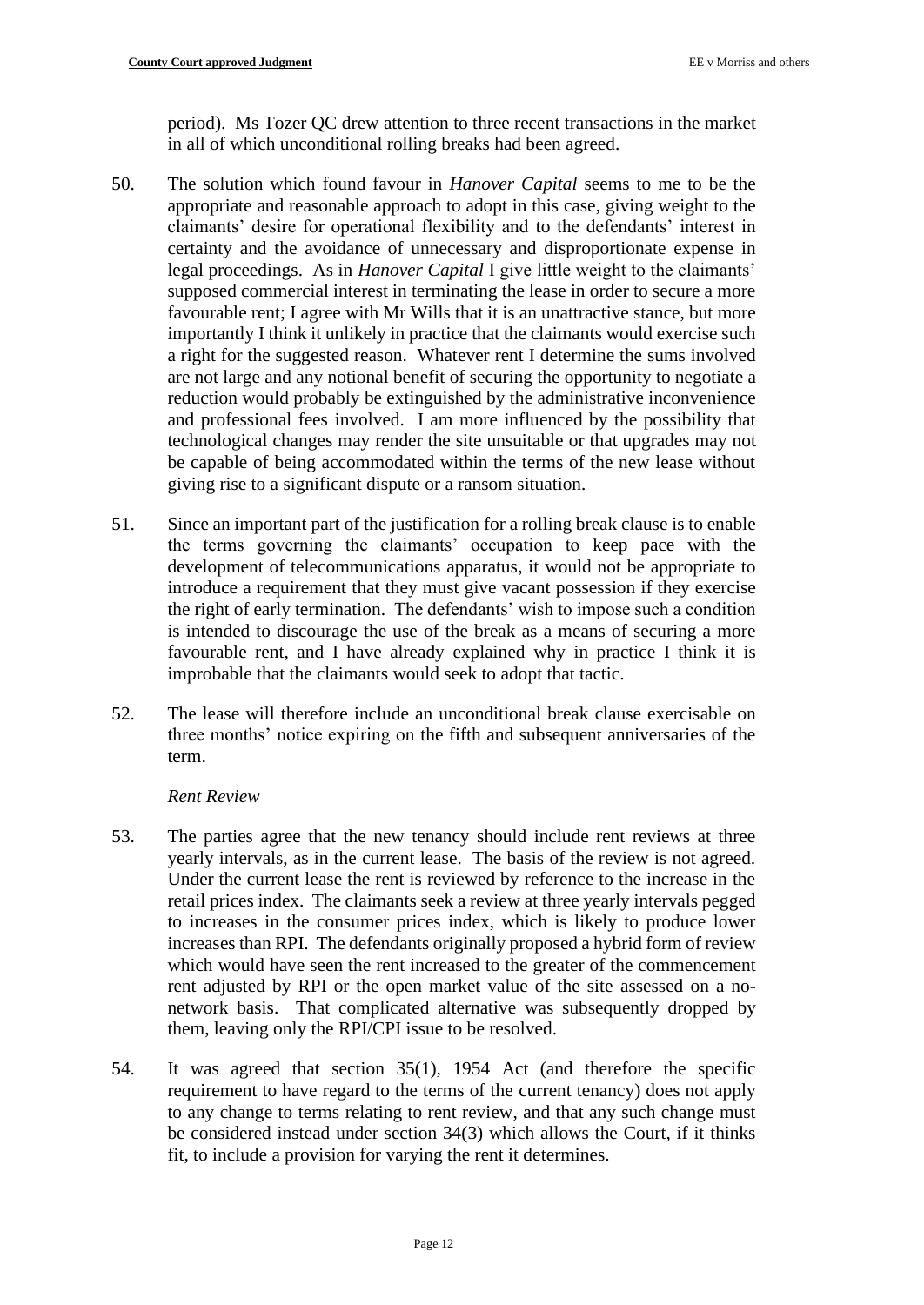55. Ms Tozer QC relied on a publication by the Office for National Statistics to explain the technical differences between RPI and CPI and suggested that CPI was the better measure of inflation. But neither index is designed to measure variations in the value of land. It was not suggested that the choice of index made any difference to the amount of rent payable at the commencement of the term. The parties made a choice in 2004 when the original lease was granted and the evidence shows that other parties entering into transactions in the market frequently adopt RPI as their index of choice. In the absence of any persuasive reason for changing the original basis of review I determine that rent under the new tenancy will be reviewed at three yearly intervals in line with increases in RPI.

### **Rent**

56. The parties are far apart on the appropriate rent for the new tenancy. In their original application to the Court the claimants proposed a rent of £300 a year. A joint statement filed by the expert witnesses shortly before the hearing recorded that the claimants' expert, Mr Sladdin, was of the view that the appropriate rent was £950 while the defendants' expert, Mr Thornton-Kemsley, thought that the correct figure would £12,000.

### *The basis of assessment*

- 57. The rent payable under the new tenancy, determined under section 34 of the 1954 Act, is to be a market rent subject to the statutory disregards. As the Court explained in *Hanover Capital,* the new tenancy will be one to which the Code applies, and it will confer Code rights on the tenant. There is no reason to ignore the true nature of the tenancy when determining the rent and no requirement to assume that the Site will not be used for the purpose of an electronic communications network. In that critical respect an assessment of rent under section 34 is quite unlike a determination of consideration under paragraph 24 of the Code which must be carried out on the "no-network" assumption.
- 58. Fortunately, lettings of sites for the provision of electronic communications networks on terms which will be subject to the Code are now quite common, and the Court has evidence of the rents at which transactions take place. In principle, because of the absence of artificial valuation assumptions, evidence of rents agreed in the market is the best evidence on which to base a rent determined under section 34. There may be reason to make adjustments to the evidence, but it provides a reliable starting point.
- 59. In *Hanover Capital* the absence of evidence of rents agreed in the market for new telecommunications sites led the Court to consider a structured approach, taking account of the factors which it assumed would be in the minds of willing parties negotiating a rent for a new letting under the Code (paragraph 89). In the event, the rent set by the Court did not follow that structured approach because it considered, on the evidence, that there would be competition for the site which would push the rent above the "value to the owner" level which the structured approach sought to identify.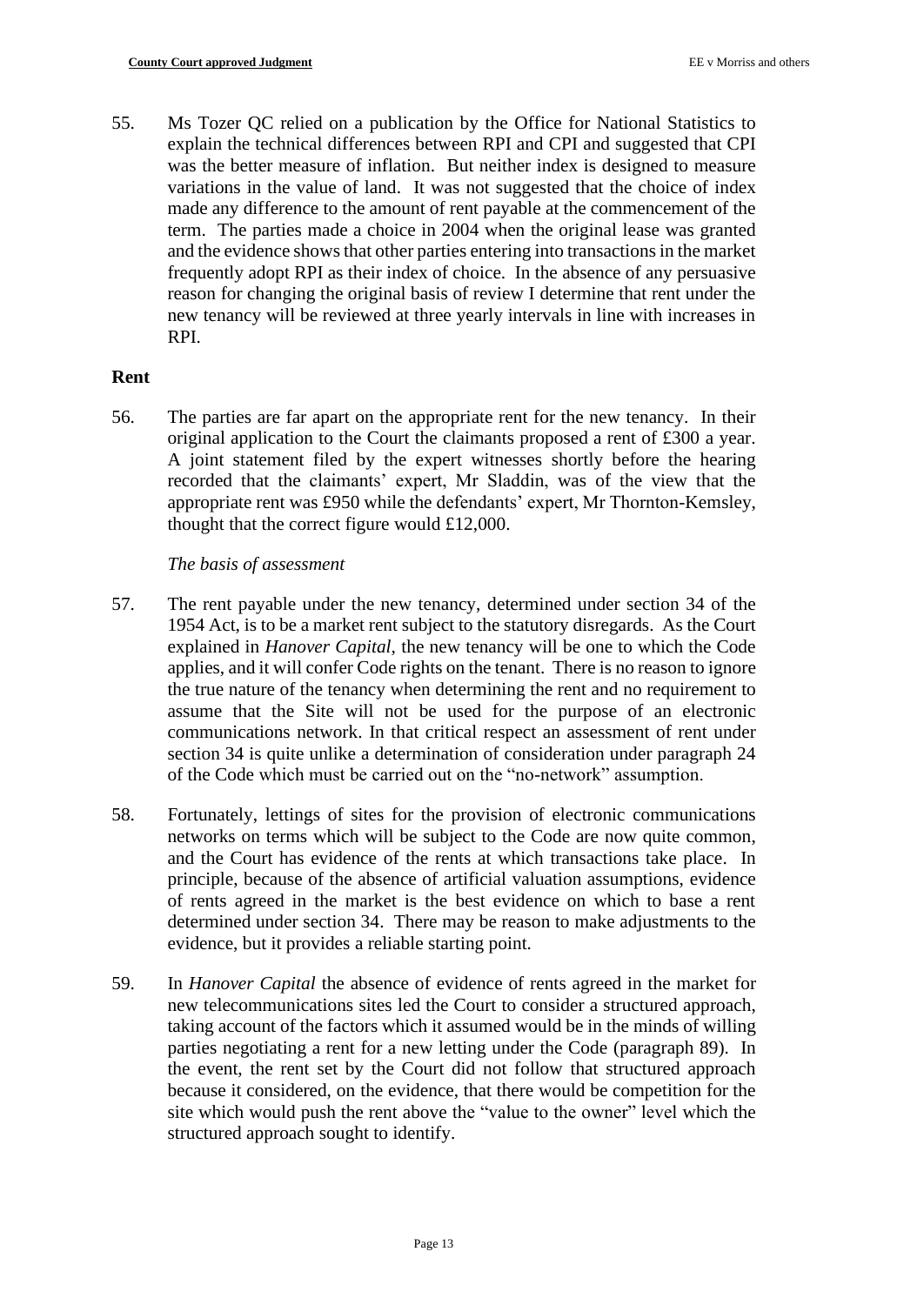- 60. The same structured approach has been adopted by the Upper Tribunal and by the Lands Tribunal for Scotland when determining the consideration payable under new agreements imposed under the Code (in a modified form, omitting stages applicable to rents determined under the 1954 Act) (see, for example, *Cornerstone Telecommunications Infrastructure Ltd v London & Quadrant Housing Trust* [2020] UKUT 0282 (LC), at paragraph 94).
- 61. At paragraphs 48 to 52 of *Hanover Capital* the Court discussed the section 34 valuation hypothesis and the characteristics of the parties assumed to be negotiating in the open market for a tenancy of the subject site on the basis that it was vacant and to let. At paragraph 52 it described some of the factors which would be in the minds of those hypothetical prudent and knowledgeable parties and which would influence their behaviour in the negotiations:

"The parties would know that if a notice [under paragraphs 20 or 26 of the Code] was served and the landlord did not agree to the operator's terms, the operator would have the right to refer their dispute to the Upper Tribunal. The reference might take up to a year or more to be concluded after a decision was taken to serve a notice. Its outcome would not be certain, …. If the hypothetical tenant (or whoever had given the notice) wanted to get on to the site early, it could apply for interim rights under paragraph 26 of the Code, which would be likely to be granted. Once a notice was given, the process would become increasingly costly for both parties until they reached agreement or a new lease was imposed on them by the Tribunal. The consideration which the Tribunal would include in the hypothetical agreement (the rent) would depend on the evidence which the parties adduced, as would any additional compensation which the hypothetical tenant would be required to pay to the hypothetical landlord. These sums would be ascertained, in default of agreement, under paragraphs 24 and 25 of the Code."

- 62. The same right to resort to the Upper Tribunal and eventually to obtain a determination by it of the consideration payable under an imposed Code agreement are known to real parties negotiating new Code agreements (at least where the site provider is knowledgeable or professionally advised). The effect of negotiating in the shadow of the Code can therefore be expected to be reflected in the rents agreed between parties in reality (evidence I have heard in other cases confirms this). If sufficient evidence of those rents is available there should be no need to resort to other valuation approaches.
- 63. On behalf of the defendants Mr Wills submitted that it was not permissible to take account of the possibility that the operator might seek to obtain a new Code agreement by any means other than by negotiation. The suggestion in *Hanover Capital* that the hypothetical parties would negotiate a rent influenced by the right of the operator to give notice under paragraph 20 of the Code and to apply to the Tribunal for the imposition of a Code agreement at a consideration determined in accordance with paragraph 24 was, he suggested, wrong in principle and contrary to the decision of Lewison J in *Marklands Limited v Virgin Retail* [2004] 2 EGLR 43.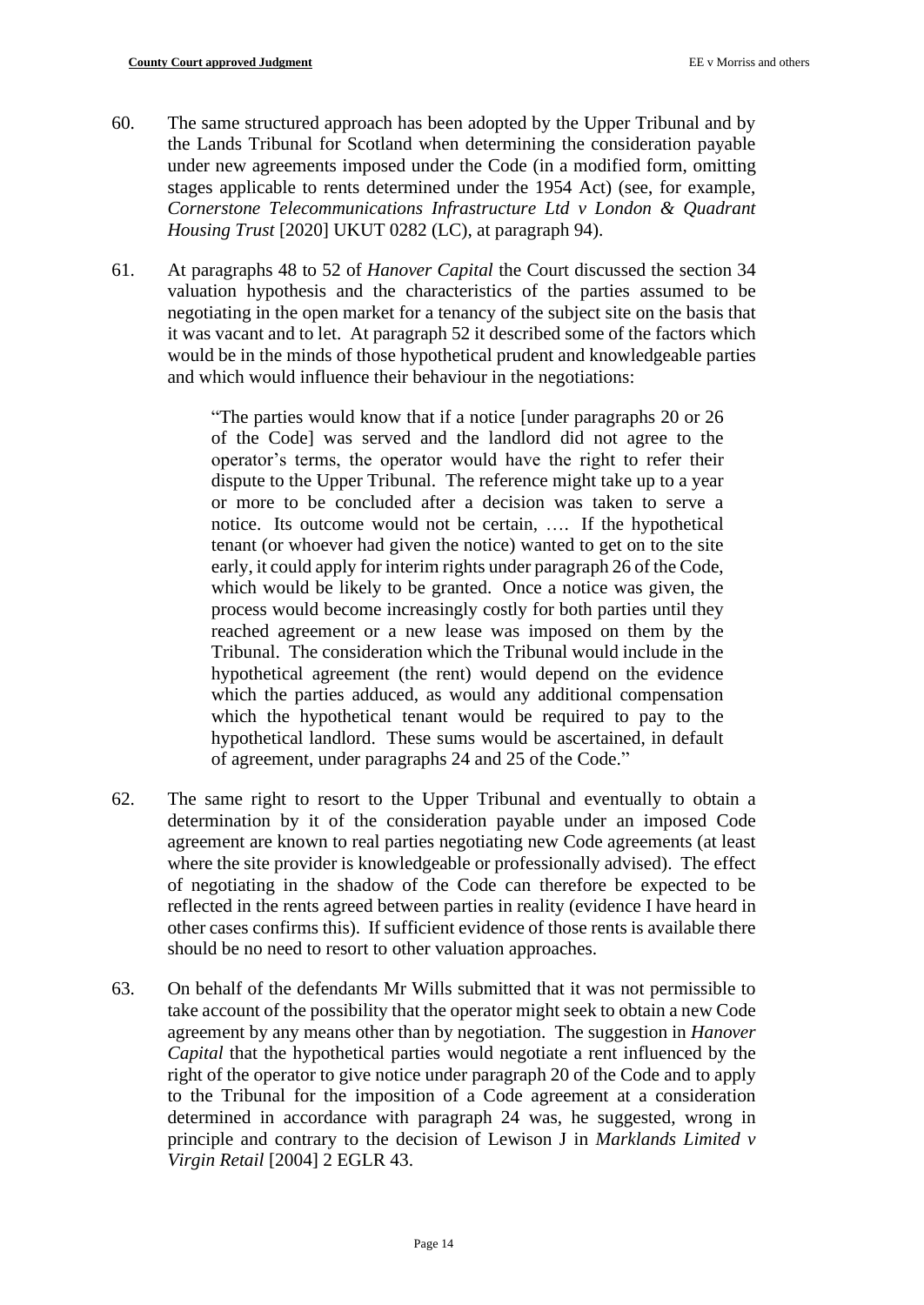64. *Marklands* was a rent review case concerning a large retail unit on three floors. The landlord argued before an arbitrator that the rent should take account of the landlord's ability, in the hypothetical negotiations with the tenant, to suggest that he might choose to divide the unit into smaller component parts and to let those parts separately. The arbitrator's award did not take that possibility into account and the landlord appealed to the High Court. Lewison J held that the only alternatives to the hypothetical letting which can be taken into account are those within the framework of the hypothetical transaction i.e. a letting of the whole to a single occupier*.* At paragraph 20 of his judgment Lewison J explained why that approach was necessary:

> " … the landlord is willing to enter into the transaction laid down by the lease, and does not have to be persuaded into doing so by being compensated for giving up more profitable transactions that he might have done instead. In my judgment if the landlord is allowed to rely on the possibility of entering into wholly different transactions at least two possible problems will ensue. First, there will be a real danger that the tenant will be made to pay a rent appropriate to a more valuable lease than the one by which he is in fact bound. Second, the range of alternatives would greatly increase the scope of the hypothetical factual enquiry. I conclude, therefore, that the arbitrator made no error of law in not considering whether the landlord had alternatives outside the transactional framework laid down by the lease."

65. I do not think *Marklands* has any relevance to this case. The rent to be determined under section 34 is a rent for the whole Site which takes account of all relevant features of the real world, except to the extent that the valuation hypothesis requires otherwise. That rent is to be arrived at having regard only to those matters which would influence parties negotiating a letting of the whole Site, and uninfluenced by any other way in which the Site could be let. Section 34 does not require that the existence of the Code be ignored, or that the parties must be assumed to be ignorant of its provisions. They will reach agreement, but in the course of their negotiations they will both be aware of the valuation approach which would be taken if the consideration was to be determined by the Tribunal under paragraph 24. That does not involve the threat of a transaction outside the framework of the putative letting and carries with it no danger that the tenant will have to pay the rent appropriate to a more valuable tenancy, nor does it increase the range of the relevant evidence. It involves no more than assuming that the parties will make full use of their respective bargaining positions. As Donaldson J put it in *F.R. Evans (Leeds) Ltd v English Electric Co. Ltd* (1977) 38 P. & C.R. 185, at 191: "The negotiations are assumed to be friendly and fair, but, subject to that qualification, would be conducted in the light of all the bargaining advantages and disadvantages which existed on [the valuation date]."

# *Preliminaries*

66. Before coming to the evidence there are a number of general points which can usefully be made.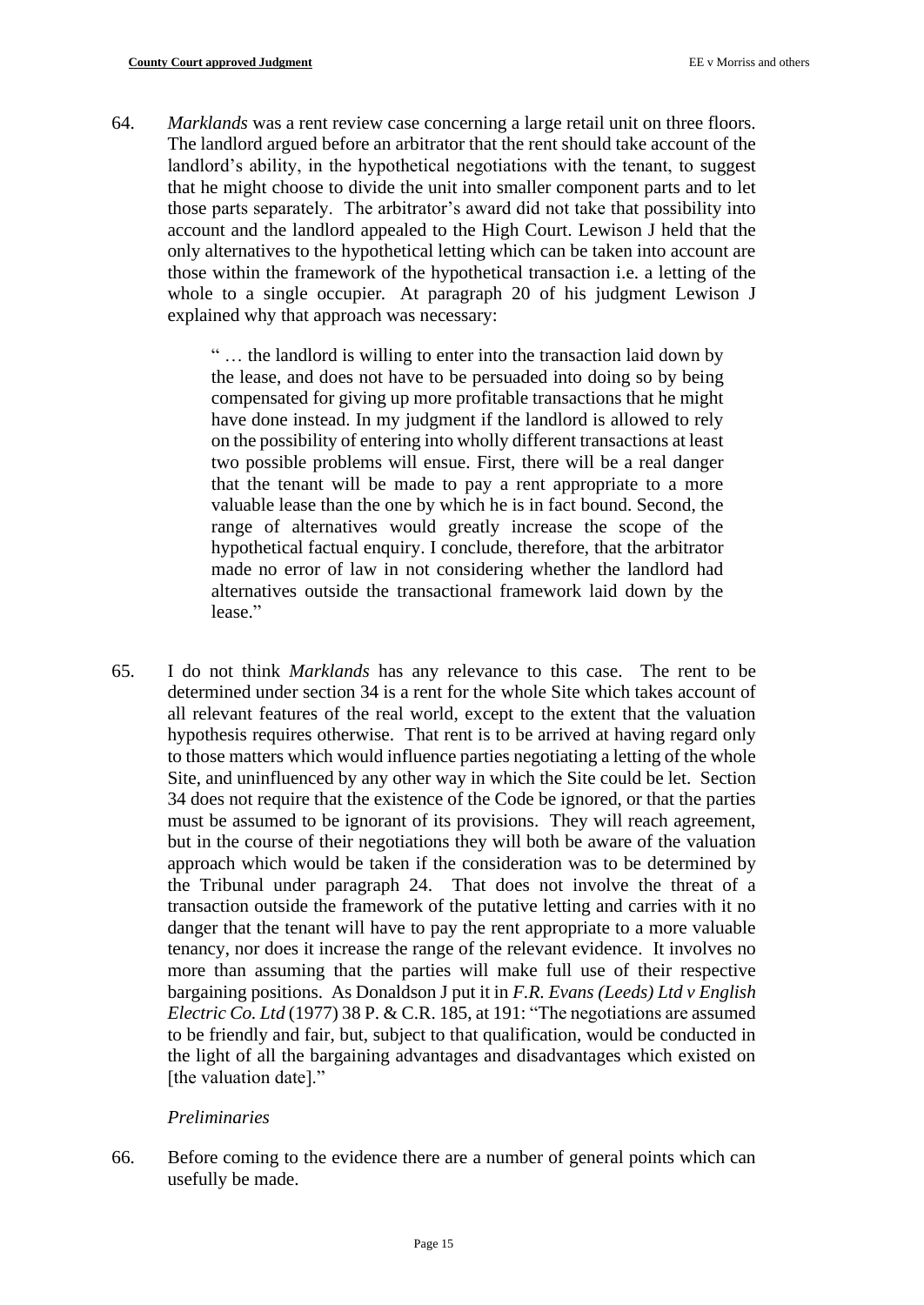- 67. First, it is common ground that it is necessary, when making use of transactional evidence, to consider whether agreed rents include an incentive payment to induce willingness in an otherwise unwilling site provider (discussed in *Hanover Capital* at paragraphs 56 to 63).
- 68. Secondly, in this sector it is almost invariably the case that agreed rents will have been arrived at "off market" in circumstances where the operator has selected a site in which it is interested and has approached the owner with a proposal to let it. It will usually be the case that the site owner had no previous interest in, or intention of, letting the site and did not offer it for letting on the open market. It will therefore be necessary to consider whether any adjustment is required to rents agreed in the real world to take account of the assumption that the hypothetical letting is one which takes place in the open market in which the property is offered to all who might be interested in it (discussed in *Hanover Capital* at paragraphs 64 to 71).
- 69. Thirdly, much of the transactional evidence is of the renewal of leases of existing sites; but a renewal is a poor comparator for a new letting of a bare site between parties negotiating at arm's length in the open market and such evidence must be therefore viewed with circumspection. When parties negotiate for the renewal of a lease of an existing site they are already in a relationship of landlord and tenant, and the site is already equipped. In most cases, while the negotiation continues, the site provider will be entitled to receive a rent under the parties' previous agreement which will have been set during the currency of the old Code (uninfluenced by the no-network assumption). That passing rent will almost certainly be considerably higher than the rent the parties eventually agree for their new letting in the shadow of the new Code. None of these features of a renewal negotiation is mirrored in the section 34 valuation hypothesis, and it would be very difficult to make a reliable assessment of the influence they are likely to have on the outcome of the negotiation. Because the parties are moving from one statutory environment to another, telecommunications lease renewals, to a much greater extent than lease renewals of other types of property, are poor comparables for section 34 valuations. Weight ought not to be put on them if sufficient evidence of lettings of new sites is available. The same point was made by the Court in *Hanover Capital* at paragraph 77.
- 70. Fourthly, when employing evidence of lettings of new sites for the purpose of a section 34 valuation, it is essential to be aware of all of the features of the comparable transaction which may have influenced the rent agreed. That is a basic principle of valuation by the comparative method, but it is one which the claimants dogmatically resisted earlier in these proceedings. It has been an article of faith for the claimants that capital sums paid by them to site providers as part of the terms of lettings of new sites, or on the renewal of leases of existing sites, must be treated as "inducements" and left entirely out of consideration. They insist that only the sum identified by the parties in a new letting as consideration assessed in accordance with the provisions of the Code can be used as a guide to rental value and that all other payments, no matter how substantial, must be treated as the price of purchasing the willingness of otherwise unwilling site providers.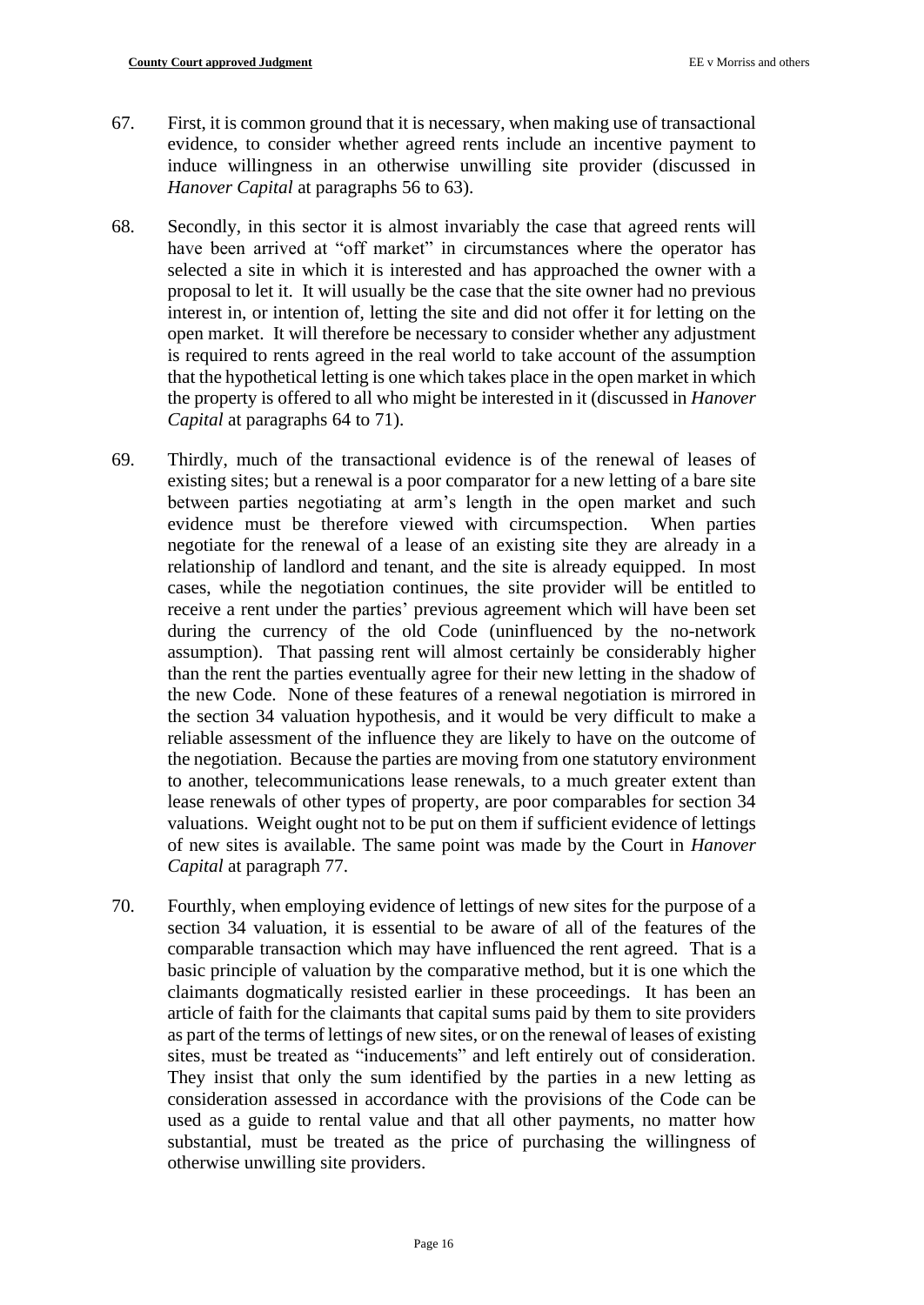- 71. Adherence to this dogma led the claimants to withhold full details of their own transactions from the defendants (and possibly even from their own expert witness – despite being aware of the practice of making capital payments Mr Sladdin did not include them in the comparable material he initially identified as relevant and could not recall when he had been given access to the full details of those transactions; the information about capital payments which he did include in his report were later agreed by him to be wrong, significantly understating the sums paid). It took an order of the Court before details of capital sums paid by the claimants on new lettings were disclosed. When disclosed, those payments cast many of the transactions on which Mr Sladdin had originally relied in a rather different light. New lettings which he had understood involved site payments of £250 a year had been accompanied by a capital payment of £15,000 on completion. Whether or not the claimants are right about those payments being inducements which ought in principle to be ignored (a matter to which I will return) it is indefensible for them to keep the details of such transactions from the experts and from the Court. What the payments represent is a question of fact for the Court, and what account is to be taken of them is a question of valuation judgment for the experts; neither question falls to be pre-determined by one of the parties.
- 72. Finally, submissions were made about the objectivity of the expert witnesses in this case (in particular, about Mr Sladdin's objectivity). Two particular features of the telecommunications scene have to be kept in mind when considering that type of submission. First, the valuation of telecommunications sites is an abstruse sub-specialism in the world of property valuation in which there are few participants with the expertise and confidence to give evidence to Courts or Tribunals. Secondly, at least since the introduction of the new Code, relations between site providers and operators have become polarised and highly adversarial, with the result that professionals acting in thisfield, especially those giving evidence, operate almost exclusively for one side or the other. That presents real risks to the independence and objectivity of experts, as they can easily become advocates for the interests of the party instructing them. The Court is aware of those risks and can take them into account when evaluating an expert's evidence. The experts in this case are both extremely well qualified and experienced and I have no doubt that the evidence they gave represented their true and honest opinions.

#### *Valuations*

- 73. Mr Sladdin provided evidence in support of a rent of £950 a year. His view was that the rent should be based on the six stage structured approach employed in *Hanover Capital* because an operator considering taking a tenancy of the Site would bear in mind that it could do so at a Code no-network valuation if it followed Code procedures.
- 74. Adopting that structured approach Mr Sladdin first attributed an existing use value of £250 to the Site. That figure reflected the income available from hostile environment training which had a higher value than what he called its "underlying land value" as non-commercial woodland. No services were provided by the landlord but, basing himself on the Upper Tribunal's decision in *On Tower UK Ltd v JH &FW Green* [2020] UKUT 348 (LC), Mr Sladdin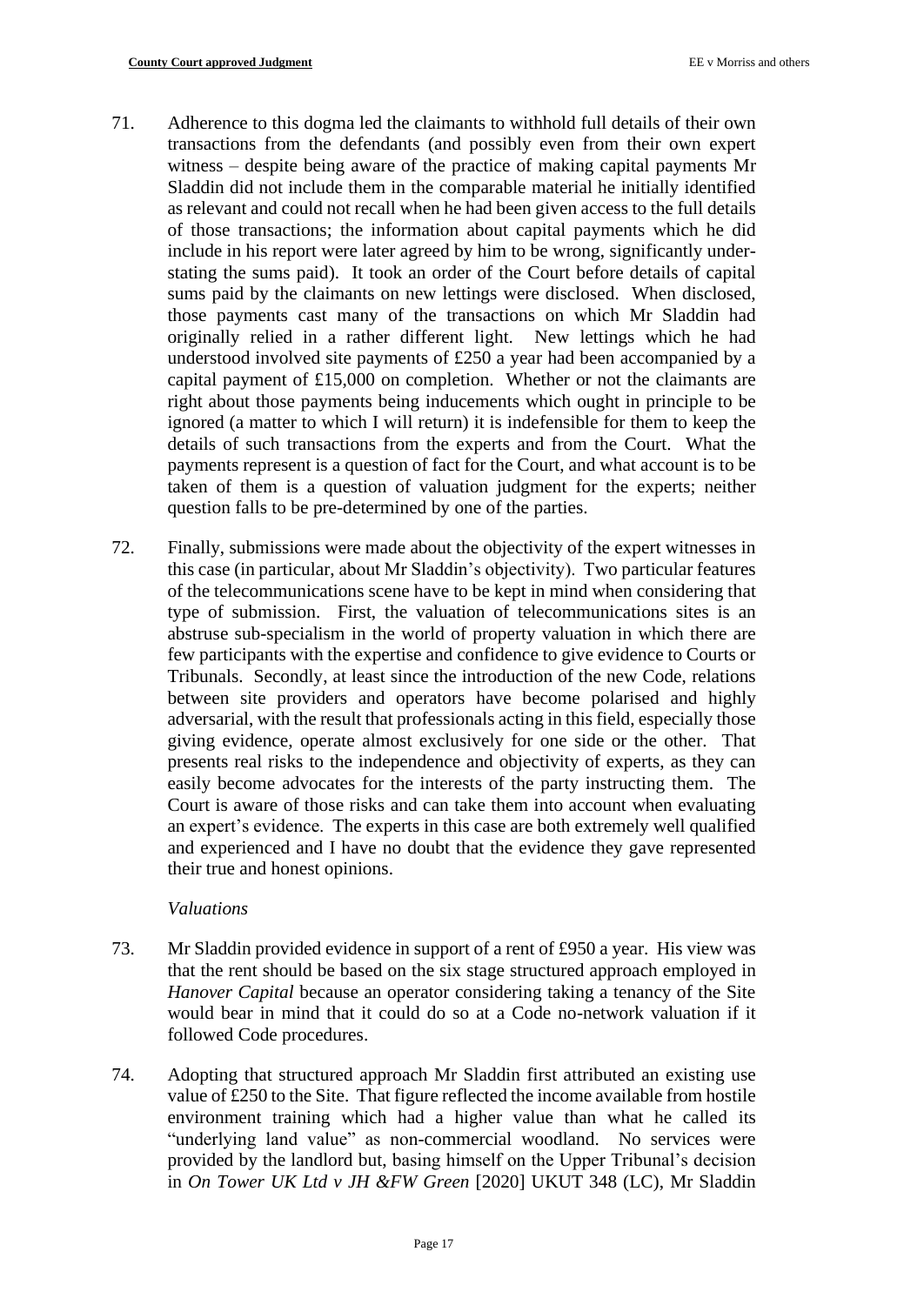attributed £600 to the benefit of the right to install a mast, to maintain a connection to an electricity supply, to enter adjoining land for associated purposes and to carry out any necessary pruning of trees. The Site was not in proximity to any dwellings and its use for telecommunications purposes would not impose significant burdens on the landlord so Mr Sladdin made a nominal allowance of £100 at the third stage (again consistently with view of the Upper Tribunal in *On Tower v Green* at paragraph 142). Aggregating these three figures produced an annual rent of £950.

- 75. Mr Sladdin also thought that the value of the Site would be affected by the access arrangements. In particular, if the access arrangements did not require the tenant to make a payment on each occasion when access was required (as proposed in the defendants' access protocol) he said he would increase the third stage component in the structured valuation (reflecting burdens on the landlord) from £100 to £500. If that approach was taken, he considered that it would be appropriate to reduce the existing use value from his original £250 to a nominal £100. The addition of £250 would produce a figure of £1200 which, by the end of his evidence, I took to be Mr Sladdin's view of the appropriate rent under section 34 if (as I have done) I determined that no separate access payments should be made.
- 76. If legal and valuation fees were not paid separately Mr Sladdin considered that they ought to be rentalised and an additional sum added to the annual figure. He did not suggest a figure, but referred instead to *Hanover Capital*, where the Court added £445 a year to the rent to reflect the market practice of operators making a capital contribution to the site provider's professional costs.
- 77. In his original report Mr Sladdin had assumed that the Site would be offered for letting without planning permission for a mast. He also considered that its designation as ancient woodland, SSSI, special conservation area, and area of outstanding natural beauty meant that commercial use would be unlikely to be granted planning approval (although some amenity or recreational uses would be consistent with planning policy). He therefore considered that the need to obtain planning permission would represent "a risk for the tenant". By the time he gave evidence Mr Sladdin had been advised that the statutory valuation assumptions do not require a disregard of the planning permission for a mast which already existed in reality. He nevertheless did not consider that any adjustment was required to his proposed rent because, he said, he had assumed the incoming tenant would be confident of obtaining planning permission.
- 78. Mr Sladdin did not consider that old Code lettings of other sites for telecommunications purposes at rents of £5,000 to £6,000 a year were reliable guides to value under the new Code. Because consensual transactions under the new Code take place off-market, and because deals typically included a significant incentive element, he considered that they were difficult to use in a section 34 valuation. In his view greater weight should be given to the structured approach applied by the Upper Tribunal in Code valuations.
- 79. Mr Sladdin also considered whether the fact that the letting must be assumed to take place in the open market meant that the rental value would be increased by competition for the Site between operators or infrastructure providers, but he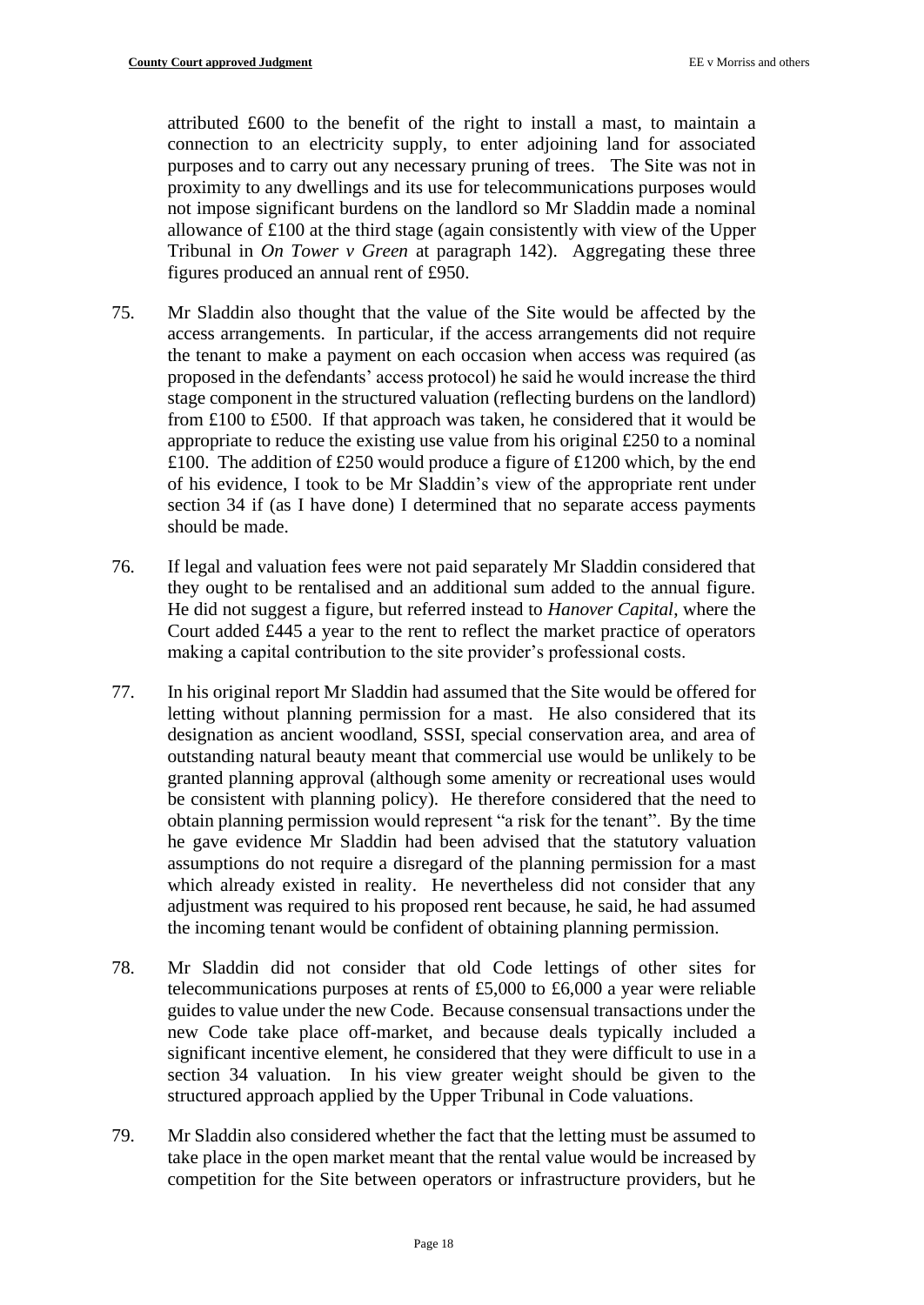concluded that it was very rare for there to be competition in practice and that operators did not bid against each other for sites or take account of potential sharing income when deciding what to pay. On lease renewals the market did not differentiate between the value of a shared site and a site in single occupation. Site sharing between operators was rare (other than between EE and H3G through their joint ownership of MBNL, or between Vodafone and Telefonica through CTIL) and occurred at fewer than 5% of sites (although the subject site was one of them). He attributed this to technical and legal obstacles and considered that where sharing was both practically and legally possible it was likely to be pursued where an operator had an established site and another operator identified a need to install apparatus in that vicinity. But there was, as he put it, "almost zero prospect" of two operators having a need for a new site in the same location at the same time. Infrastructure providers (rather than operators) were interested in mature sites and would not speculate on a new site. Mr Sladdin's assumption was that there would be no competition for the Site if it was offered to the open market by the owner.

- 80. To support his view that the potential for sharing was irrelevant to the value of a site Mr Sladdin referred to a consensual lease renewal under the 1954 Act at Orange Woods in December 2020. The landlord had been professionally represented and a rent of £1,000 a year with a capital sum of £10,000 had been agreed. If the capital payment was rentalised on a straight-line basis this represented an equivalent rent of £2,000 a year.
- 81. As for capital sums paid on the grant of new leases, referred to by operators as ECIPs (for "early completion incentive payments") Mr Lester's evidence had been that although capital payments were not included in the opening offers made by MBNL, in practice they were paid in a high proportion of cases: "invariably, a high proportion involve payments". Mr Sladdin agreed with that evidence and that payments were offered both on lease renewals and on new sites, but he considered that in principle they should not be reflected in a rent determined under section 34 because they were a "payment for willingness". He also agreed that the fact that operators were prepared to make capital payments and to pay a site provider's professional fees was well known; in practice, he said, "as soon as people know about it everyone else will want it".
- 82. Mr Thornton-Kemsley thought that the appropriate annual rent for the Site was £12,000. Section 34 did not include a no-network assumption and, whatever the hypothetical parties might be taken to have in mind in their negotiations, there is now sufficient market evidence to enable a rent to be determined by the conventional comparative method of valuation. It was therefore unnecessary to follow the structured approach taken in *Hanover Capital.*
- 83. Mr Thornton-Kemsley identified 12 transactions which, after what he called "objective adjustments", he considered supported his rent for the Site of £12,000. The objective adjustments were very substantial and often led to an adjusted figure which was more than double the rent actually agreed. In most cases the adjustments included a figure of £5,000 or £5,500 said to reflect the site sharing potential of each site. The comparables included lettings to infrastructure providers and other tenants not entitled to the benefit of the Code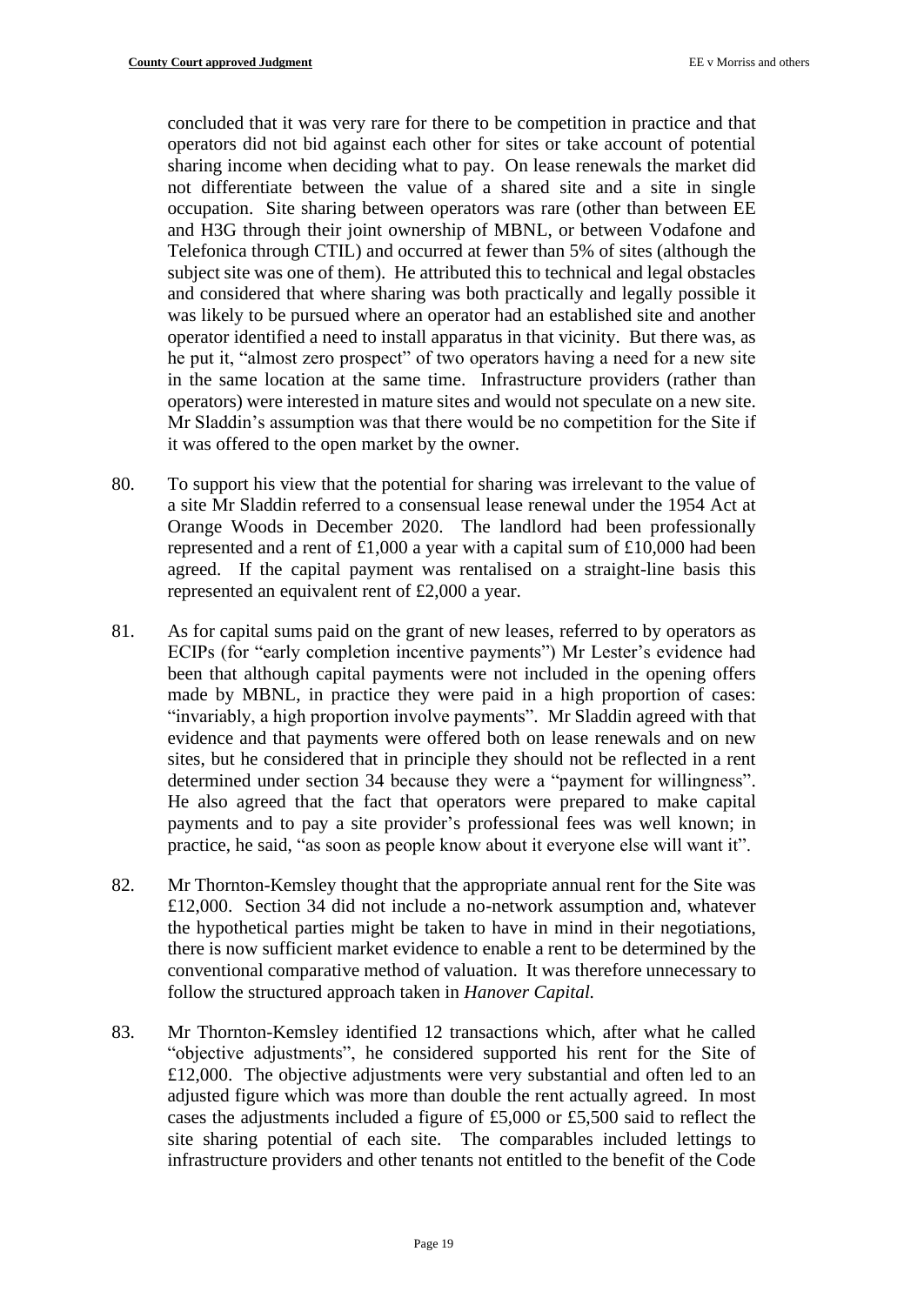(Gatwick Airport, utility companies and police forces); some were new lettings of bare sites, others were lease renewals, and one was a litigation settlement.

- 84. A number of Mr Thornton-Kemsley's comparables were lettings of new sites. Several of these included a statement that the transaction had been negotiated before the commencement of the new Code in December 2017, although completed after it had come into force. Three other new lettings were not caveated in that way. Lettings of two sites to the Home Office at Hawick and at Selkirk on the Buccleuch Estates, agreed in April 2018 and completed in October the same year at rents of £5,400 a year, were said to include a premium element because of the strength of the Estate's bargaining position due to its extensive landownership in the locality. Another letting at Kirriemuir, in Angus, in December 2019 to the Secretary of State at a rent of £5,500 was said to require adjustment due to the remote location and consequent difficulties in servicing the site. Finally, the letting of a bare site at Lossiemouth in January 2020 to an infrastructure provider at a rent of £5,000 a year was thought by Mr Thornton-Kemsley to illustrate the sort of rent such a tenant might pay for the opportunity to acquire a site which it would then make available to an operator.
- 85. Mr Thornton-Kemsley was not attracted to the approach to competition taken by the Court in *Hanover Capital.* He considered that the appropriate way to take account of the fact that the Site was used by a number of different operators was to adjust the market transactions to reflect the potential for the tenant to generate an income from sharing, rather than by assuming that different operators would compete with each other in the open market for the opportunity to take a tenancy of the Site.
- 86. Mr Thornton-Kemsley also provided a valuation on the *Hanover Capital* model, which suggested to him that rent of almost £19,000 a year would be appropriate, although he did not think that the approach was applicable in this case. He took the existing use value of the Site to be £8,620 a year based on the daily rates of hire paid by training companies and the rents charged for storage containers.

#### *Discussion*

87. The new Code came into force in December 2017 but the evidence before the Court in *Hanover Capital* in August 2020 was that there had been very few new lettings (paragraph 4). It was suggested that situation was contributed to by uncertainty over the operation of the Code but, whatever the reason, it meant that the Court in *Hanover Capital* had very little market evidence of new lettings (meaning lettings of new sites, rather than re-lettings of existing sites) on which to base its determination of a rent. The evidence included only four transactions relating to new sites. Two of those were relied on by the landlord but both had been negotiated and agreed in principle before the commencement of the Code, and for that reason the Court did not find them a reliable guide to what would be likely to be agreed in the current market for a letting of a new bare site (see *Hanover Capital,* at paragraphs 76 to 80). The same can be said of a number of Mr Thornton-Kemsley's comparable transaction. The transactions referred to by the tenant's expert in *Hanover Capital* were complicated by substantial oneoff capital payments and were not relied on by him for that reason (see *Hanover Capital*, at paragraph 88).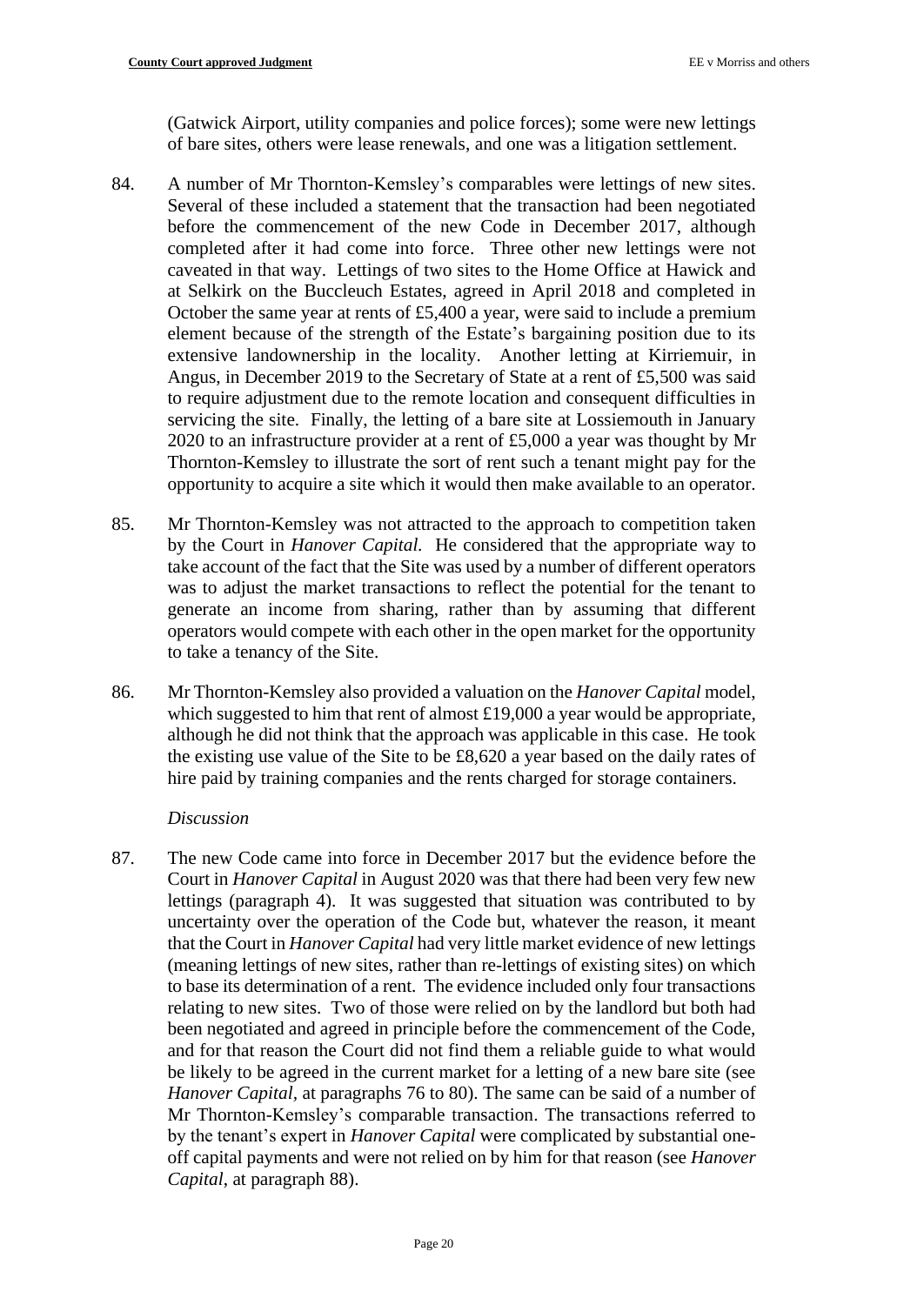- 88. I agree with Mr Thornton-Kemsley that where a rent is to be determined under section 34 of the 1954 Act the adoption of the structured approach resorted to in *Hanover Capital* is only necessary where reliable transactional evidence is missing*.* This case is being decided sixteen months after *Hanover Capital* and on different evidence. If the evidence of new lettings of bare sites is of sufficient quality and quantity to enable clear conclusions to be drawn, as I believe it is in this case, it is unnecessary to adopt the structured approach previously identified.
- 89. I remain of the view that the negotiating parties would have in mind the possibility that, if they could not agree terms, the prospective tenant could give notice under the Code and apply to the Upper Tribunal for the imposition of a Code agreement. But such a protracted and expensive process would not be an attractive prospect for either party, and while it would serve as a backstop and provide a valuation context it would be unlikely to feature significantly in their negotiation. The same route is available to the prospective tenant in most new transactions and the effect which it has on the negotiation can be determined by looking at the outcome, without the need to undertake a valuation under paragraph 24 of the Code and then to speculate about how it might be adjusted up or down in light of the parties' relative bargaining positions.
- 90. In principle, therefor, based on the evidence which is now available, I prefer Mr Thornton-Kemsley's conventional comparative approach to the route taken by Mr Sladdin.
- 91. The weaknesses in Mr Thornton-Kemsley's approach were his preference for older comparables and the substantial and apparently arbitrary adjustments he made to the transactional evidence.
- 92. He qualified his acceptance of the proposition that a market transaction which was close in time to the valuation date was more useful than a historic transaction by saying that that was true in a changing market, but he made no attempt to demonstrate that the market in telecommunications sites was stable. The Upper Tribunal had been prepared to make that assumption in *Hanover Capital* at [107] but with the caveat that an absence of evidence of changes in rental value between 2017 and 2020 might simply reflect an absence of relevant transactions. Mr Thornton-Kemsley's own evidence appeared to demonstrate that an assumption of stability was no longer justified and other evidence of lettings of new sites not analysed by Mr Thornton-Kemsley strengthened that impression. His report included a list running to four pages of transactions between January 2018 and September 2020 (plus a litigation settlement in January 2021), yet the latest letting of a new site selected for inclusion in his 12 key comparables was in January 2020. He made no reference to 19 transactions in his list which completed in 2020 or to a further 13 such transactions of which there was also evidence. These 2020 transactions were almost all at substantially lower rents than Mr Thornton-Kemsley's preferred comparables. 17 of the 24 transactions in his list which completed after December 2019 were at rents of £2,250 or less (including capital payments rentalised on a straightline basis).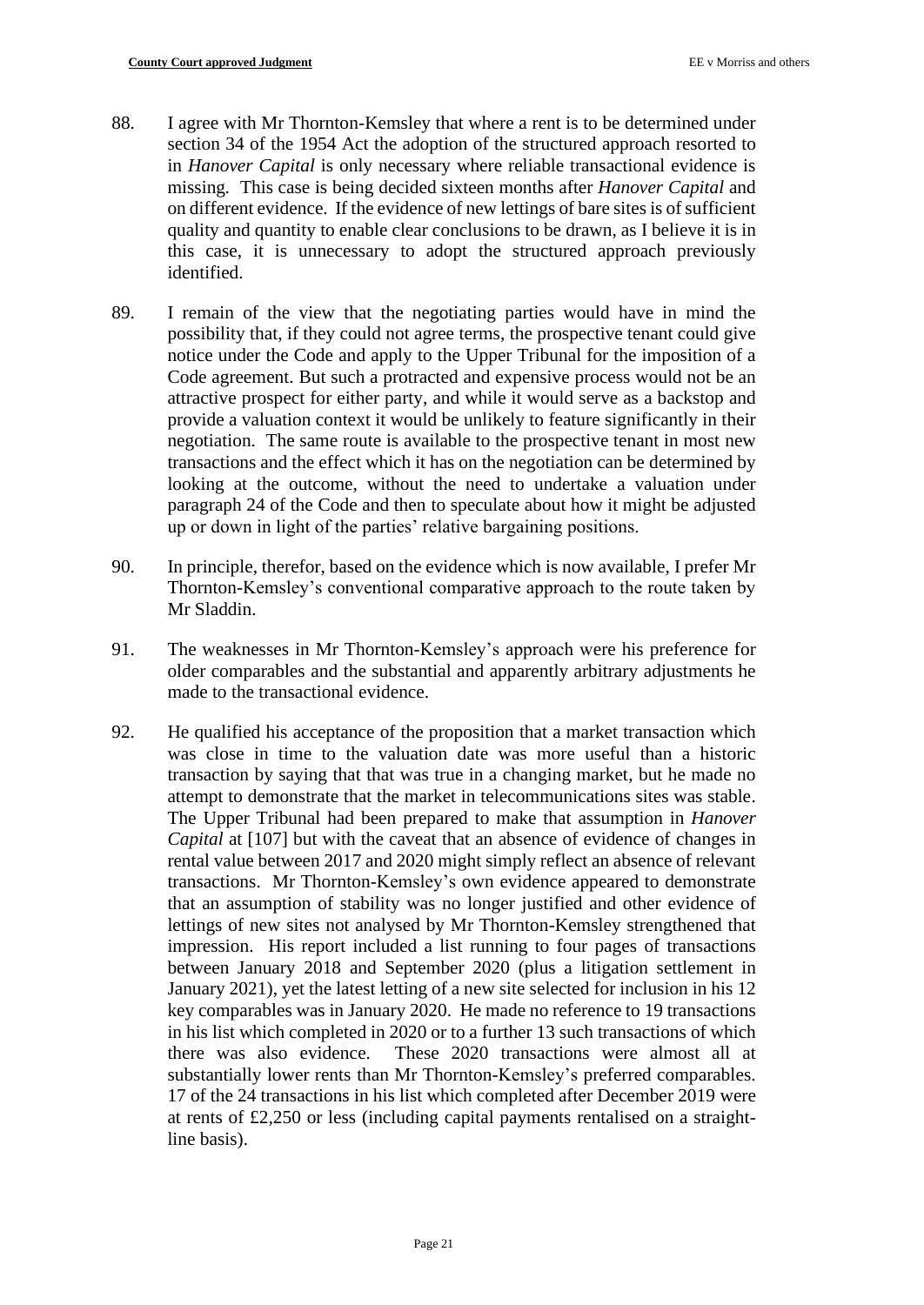- 93. Three of the 12 transactions on which Mr Thornton-Kemsley relied were plainly not comparable. One was at a rent of £27,500 plus a 15% pay-away and was part of a complex arrangement involving a much larger site with buildings which already hosted a 40m mast shared by at least 7 users. Two others had been settled in the course of litigation at rents of £13,000 (plus a contribution towards the landlord's costs) and £10,000 (which Mr Thornton-Kemsley agreed was not helpful).
- 94. Mr Thornton-Kemsley's other nine key transactions were lettings at rents of between £4,500 and £7,500 with an average of £5,740. After making adjustments he considered that these transactions supported a valuation for the Site of between £9,400 and £12,325. Whether one looked only at the nine transactions or at all 12, the average adjusted rental value of Mr Thornton-Kemsley's key comparables was around £11,200. He considered that average should be adjusted upwards "to reflect the fact that the lease is to two Code operators who are not joint and severally liable" (overlooking the fact that the lease in question is to a hypothetical tenant and that, in any event, the claimants will be jointly and severally liable under the terms of the new tenancy). By that route Mr Thornton-Kemsley arrived at his valuation of £12,000.
- 95. It can be seen from this overview that the influence on Mr Thornton-Kemsley's valuation of the adjustments he made to the transactional evidence was huge, enabling him to settle on a rent which was more than double the average of the rents agreed for his chosen comparables and 60% higher than the highest of the nine transactions with any claim to comparability.
- 96. The most significant adjustment was an addition to the rent agreed for the various comparables to reflect the potential of the subject Site to generate an income for the tenant through sharing its apparatus. Mr Thornton-Kemsley added £5,500 to the rents agreed in five of the nine transactions for that factor. He said he based his adjustment on the equipment present on the mast currently on the Site, which he took to be representative of the equipment which a prospective tenant would anticipate being able to place on a new mast which it would erect. He added £5,000 to the other four transactions.
- 97. I have three difficulties with these adjustments. First, Mr Thornton-Kemsley agreed that substantial payments to reflect the potential to share a new site, or to continue sharing an existing site on renewal, are not reflected in any of the transactional evidence. There were at least four lease renewals of sites with an established potential for sharing (because sharing was already taking place) where rents of £2,500 or less had been agreed (Park Saddle Wood, Orange Woods, Frimley Ridge and Battle). Secondly, the transactions to which Mr Thornton-Kemsley applied these adjustments themselves permitted sharing and it was clear that some at least were of sites which were being shared or were to be shared (Lossiemouth Road, Elgin for example). Thirdly, rents for new sites will be agreed in most cases against the background of paragraph 24 of the Code, with its no-network assumption. That assumption requires that the commercial value of the right to share a mast must be disregarded when consideration is determined by the Tribunal. It is therefore no surprise to find that any commercial value which the potential to share a site may have is not generally reflected in the rents agreed for the lettings of new sites.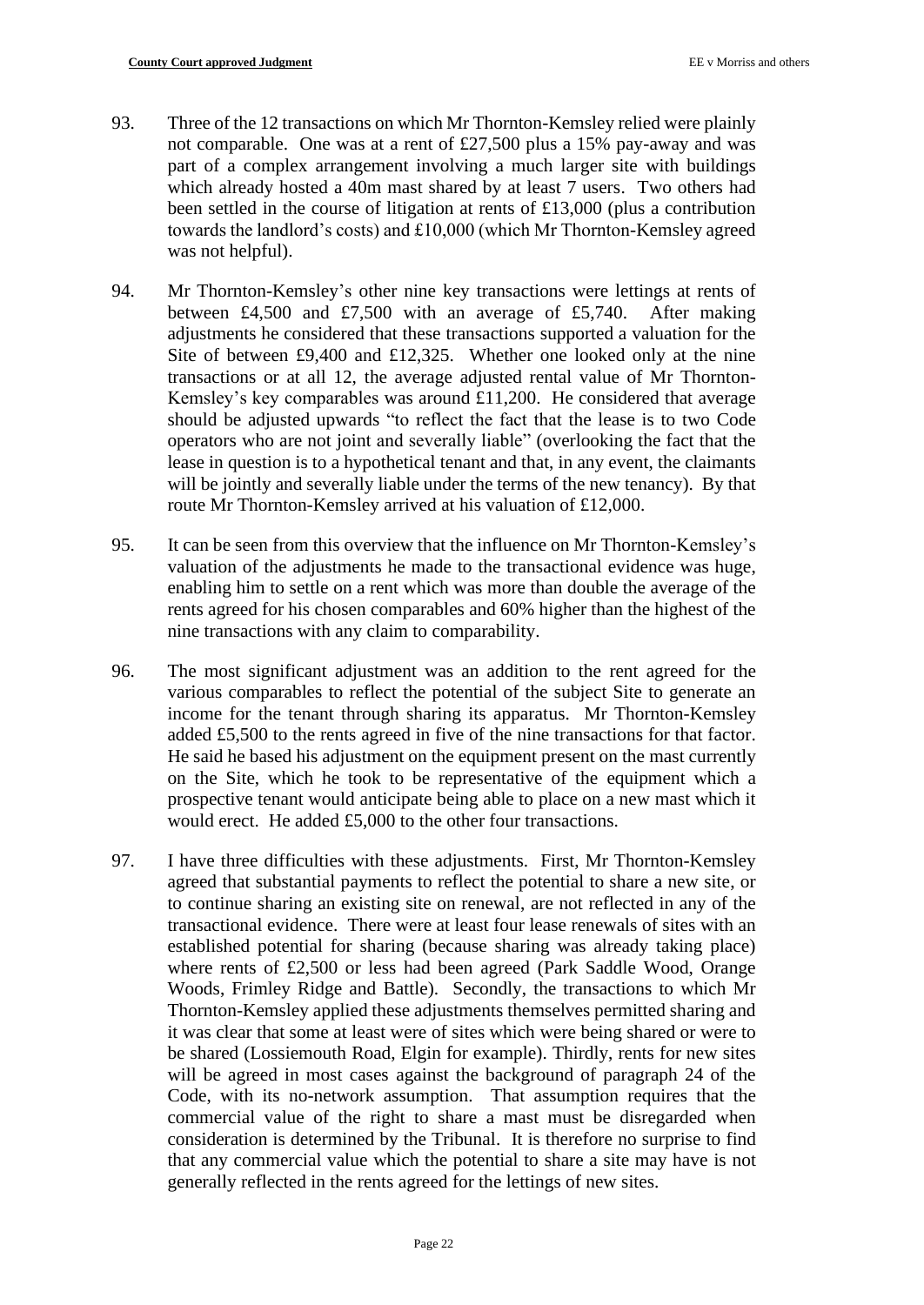- 98. The statutory valuation hypothesis is of a letting of a bare site. There is no justification for the assumption that an incoming tenant would be willing to pay an additional rent to reflect the apparatus which had previously been on the Site which must be assumed to have been removed. The transactional evidence demonstrates conclusively that such additional payments are not made when the leases of existing sites are renewed. The evidence of operational behaviour is also inconsistent with the underlying assumption that an incoming tenant would expect to be able to share a mast with previous occupiers of a site. Mr Lester's evidence was that where a mast has to be decommissioned and a site vacated, it is unusual for operators or others who had previously been sharing the site to move to the same replacement site. It is more common to see former sharers dispersing to whichever alternative site best suits the current needs of their own network.
- 99. For these reasons I did not find Mr Thornton-Kemsley's valuation convincing and it is clear to me from the transactional evidence that his figure of £12,000 a year is very much higher than would be agreed if an operator approached a potential site provider and concluded a letting off-market as almost always happens. He did not consider that competition between operators would influence rental value if, instead of being let off-market, a site was offered in the open market as the statutory hypothesis requires us to assume.
- 100. The transactional evidence appears to me to demonstrate a clear pattern. Between December 2019 and December 2020 (there was no evidence of later transactions) there was evidence of lettings of 33 new sites. In almost all cases where no capital payment was made the rent agreed was £2,250. Where capital payments were included as part of the deal a lower rent was paid, usually £1,000 but sometimes higher and sometime as low as £250. The up-front payments which featured in those transaction were usually  $£15,000$  (there were examples at £12,000 and £18,000). Ms Tozer QC provided a table on which was shown the aggregate of the rent agreed and the annualised capital payments (on a straight-line basis) for each of the transactions in the most recent 12 months for which evidence is available. That exercise showed that in 28 of the 33 transactions the annual equivalent payment to the site provider was between £1,750 and £2,500. In addition to these agreed rents and capital payments, in cases where the full details of the transaction are apparent the incoming tenant also made a contribution towards the site provider's professional fees.
- 101. There is insufficient detailed evidence about these transactions to explain why some are at aggregate figures which are 40% higher than others, but they do indicate a range within which the financial elements of transactions agreed in the market can typically be expected to fall. A large number of the lettings of new sites were to EE and have an ESN site number, which I was told indicated that they were let for the purposes of the new emergency services network. It was suggested that the financial terms of lettings for this purpose are more generous to site providers than other lettings (EE was said to be under contractual pressure to complete the emergency services network). That suggestion is not reflected in the aggregate rent/annualised capital payments shown in the table prepared by Ms Tozer which had the ESN transactions in a range from £1,750 to £2,500, with higher aggregate figures (four in a range from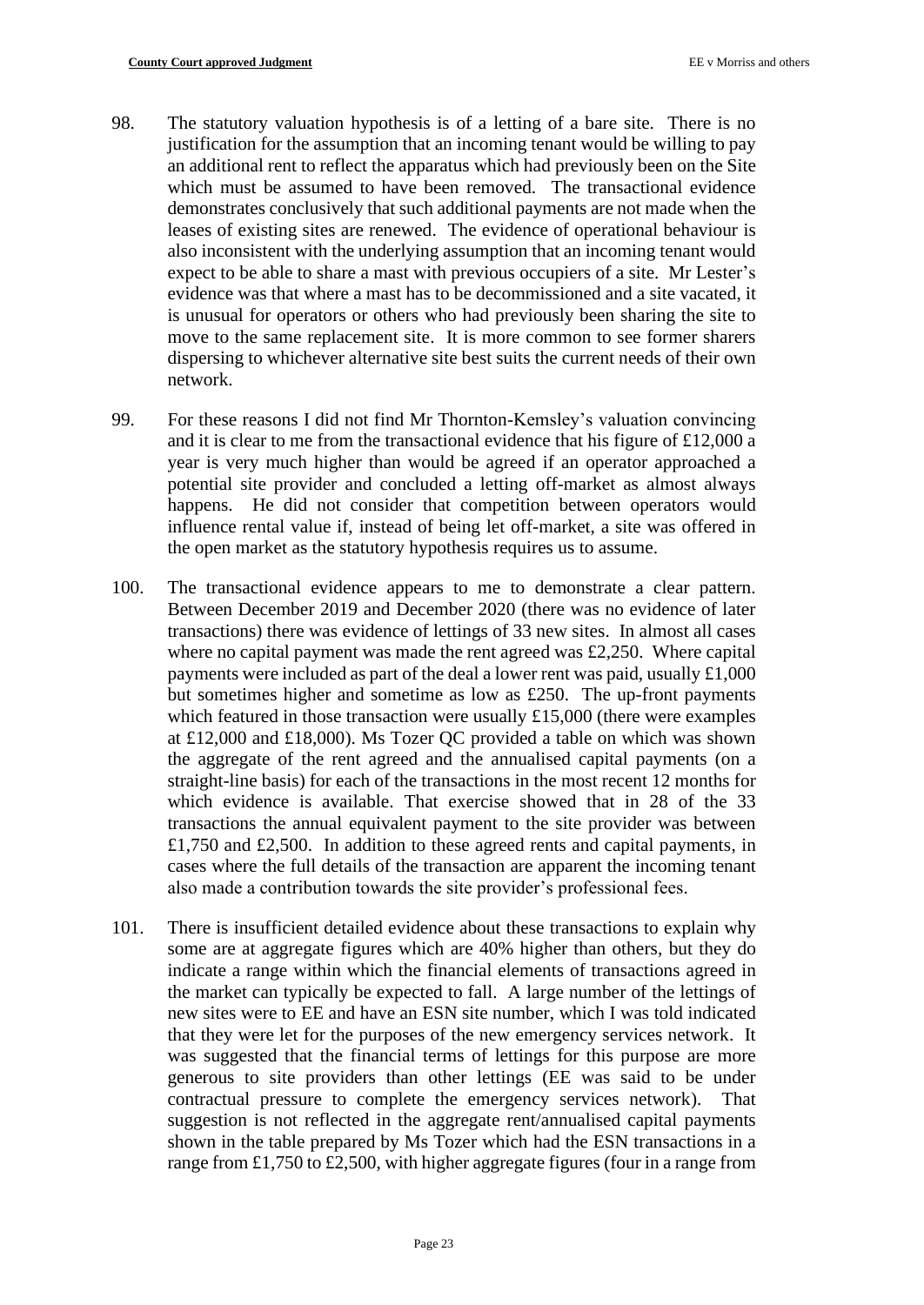£3,000 to £6,000) for non-ESN lettings. On the evidence before me there is no reason to treat ESN lettings as uncharacteristically generous to site providers.

- 102. Comparing Mr Sladdin's figure of £1,200 a year, without a capital payment, to the transactional evidence of other lettings without capital payments it is clear that his valuation does not reflect what happens in reality when new sites are let. Assuming the Site is typical the evidence suggests it would let at about £2,250 a year (plus a contribution towards professional fees).
- 103. Mr Sladdin's approach excludes consideration of capital sums. That exclusion was a matter of principle because Mr Sladdin assumed that the payments represented incentives which would not have to be paid to a willing landlord. Mr Thornton-Kemsley agreed that in principle any payment which was required, in effect, to convert an unwilling site provider into a willing one should not be reflected in the open market rental value of a site, which assumed a letting between willing parties. But it is quite clear that the evidence does not support treating the capital payments now being made in that way.
- 104. There was no evidence of how any individual transaction was negotiated. Even if there was such evidence it could not be assumed that a site provider was an unwilling participant simply because they refused to accept an operator's opening offer and instead appointed an agent to negotiate on their behalf. There is no justification for the assertion (which is all that it was) that the capital payments made to site providers in 2020 and later were incentives which would not be required in a transaction between willing parties.
- 105. In *Hanover Capital* the evidence provided to the Tribunal by the operator's expert, Mr Stott, was that incentives were not offered in all transactions, but that they may be available if there was some special urgency or some other reason why the operator wished to encourage the landlord to close a deal promptly (*Hanover Capital* at [88]). The effect of the evidence of Mr Sladdin and Mr Lester in this case is that the market has moved on, and that capital payments are now almost invariably paid to site providers. They are still described by operators in their standard documents (drafted with more than half an eye on creating a body of evidence to deploy in other transactions) as early completion payments, ECIPs, "commercial payments" or other incentives but I am satisfied that these terms are simply window dressing. The agreed financial terms of one such transaction (at Coreglass Forest) were recorded in the Code agreement as comprising consideration "derived in accordance with the Code" of £4 a year, compensation "derived in accordance with the Code" of £11 a year and a "balancing payment" of £235 a year. The agreement omitted any reference to the fact that a premium of £12,000 was also paid.
- 106. The evidence is that in practice payments described as incentives for early completion are not dependent on early completion. For example, heads of terms drawn up by the claimants on 28 February 2020 for the letting to them of a site at Frimley Ridge in Surrey included provision for an "early completion incentive payment" of £13,000 payable on completion of the agreement provided that was achieved by 16 April 2020. Completion was not achieved until 17 June 2020 but the payment was still made in full. As usual, the capital payment was not referred to in the lease, where the rent of  $\pounds1,000$  was described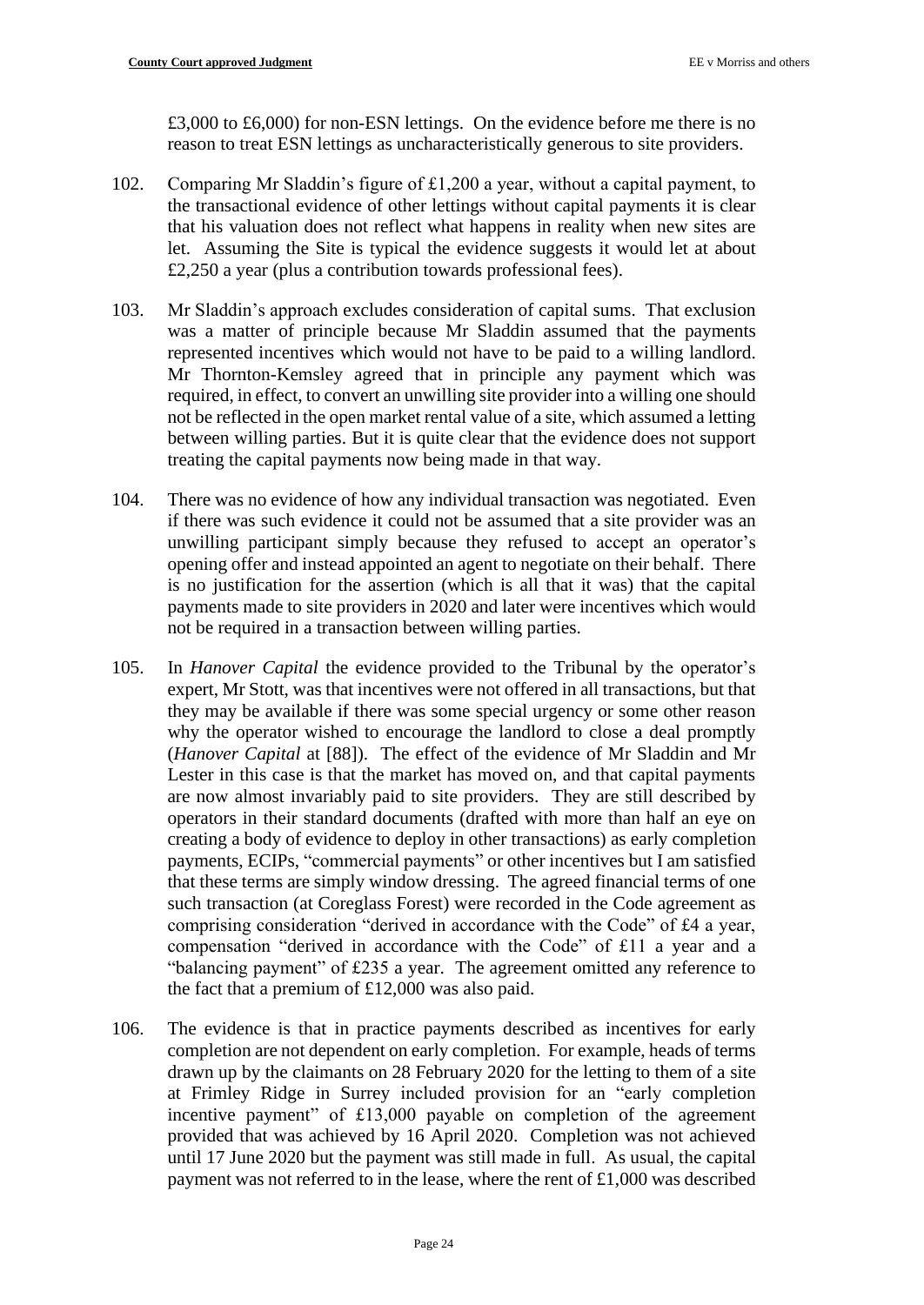as Code consideration of £225 and a "commercial payment" of £775 a year. The only reason for the rent being divided in that way, I infer, was that £225 represented the claimant's assessment of a paragraph 24 figure and while it was willing to pay more than that sum it was not willing to see it described as rent or consideration.

- 107. Ms Tozer QC submitted that the Court was not entitled to analyse documented transactions inconsistently from the way they had been recorded by the parties to those transaction. Her suggestion was that a party to a letting by deed would themselves be estopped from submitting an analysis inconsistent with what was recorded in the deed (even if the deed ignored a substantial capital payment and recorded the rent as £4 a year "derived in accordance with the Code"), and moreover that no other party, even in unconnected proceedings, could advance an inconsistent analysis. I reject that unreal submission, which was unsupported by authority or valuation practice and flatly contrary to the evidence in this and other cases. That evidence is that, whatever terms parties agree, they will be documented in the manner dictated by the operator. That was the evidence of Mr Thornton-Kemsley in this case, which mirrors evidence the Court has heard from agents acting for site providers in other cases. Mr Lester was equally clear about this in his evidence: any sum agreed to be payable which exceeded MBNL's assessment of a paragraph 24 consideration would be documented as "a commercial inducement payment". I have no doubt that transactions are documented in this way to enable operators to present a case to other site providers, their agents, tribunals and courts. But those labels are irrelevant to the site provider and to the rest of the market, which is interested only in the bottom line. They are equally irrelevant to the Court's determination of a rent under section 34, which follows the market.
- 108. On the evidence before me, capital payments are an established feature of the market, available irrespective of the level of enthusiasm of the particular site provider or the significance of the particular site. They cannot be dismissed as payments for willingness but represent instead a core component of the financial package which willing landlords and tenants agree for the lettings of new sites.
- 109. There is a further point. Even if in practice substantial capital payments are paid because site providers are unwilling to transact at a true open market level (which I do not believe to be the case), they nevertheless reflect the real world in which our notional transaction is assumed to take place. Our site provider is willing and does not need to be induced, but his approach is not un-commercial, let alone charitable. There is no reason why, knowing that operators are prepared to make capital payments to secure sites, he would be willing to accept any less than other site providers are known to be receiving. As Mr Sladdin put it, "as soon as people know about it everyone else will want it".
- 110. I take as the starting point of my own valuation the figure of £1,200 a year proposed by Mr Sladdin. I found the logic of his final adjustment elusive (reducing the stage one element to compensate for an increase in the stage three element - see paragraph 76 above) and I doubt it would survive a negotiation with a well-advised site provider. A rent at or a little above that level would not be inconsistent with the transactional evidence of sites let with capital payments and would be the sort of figure around which a negotiation would take place.